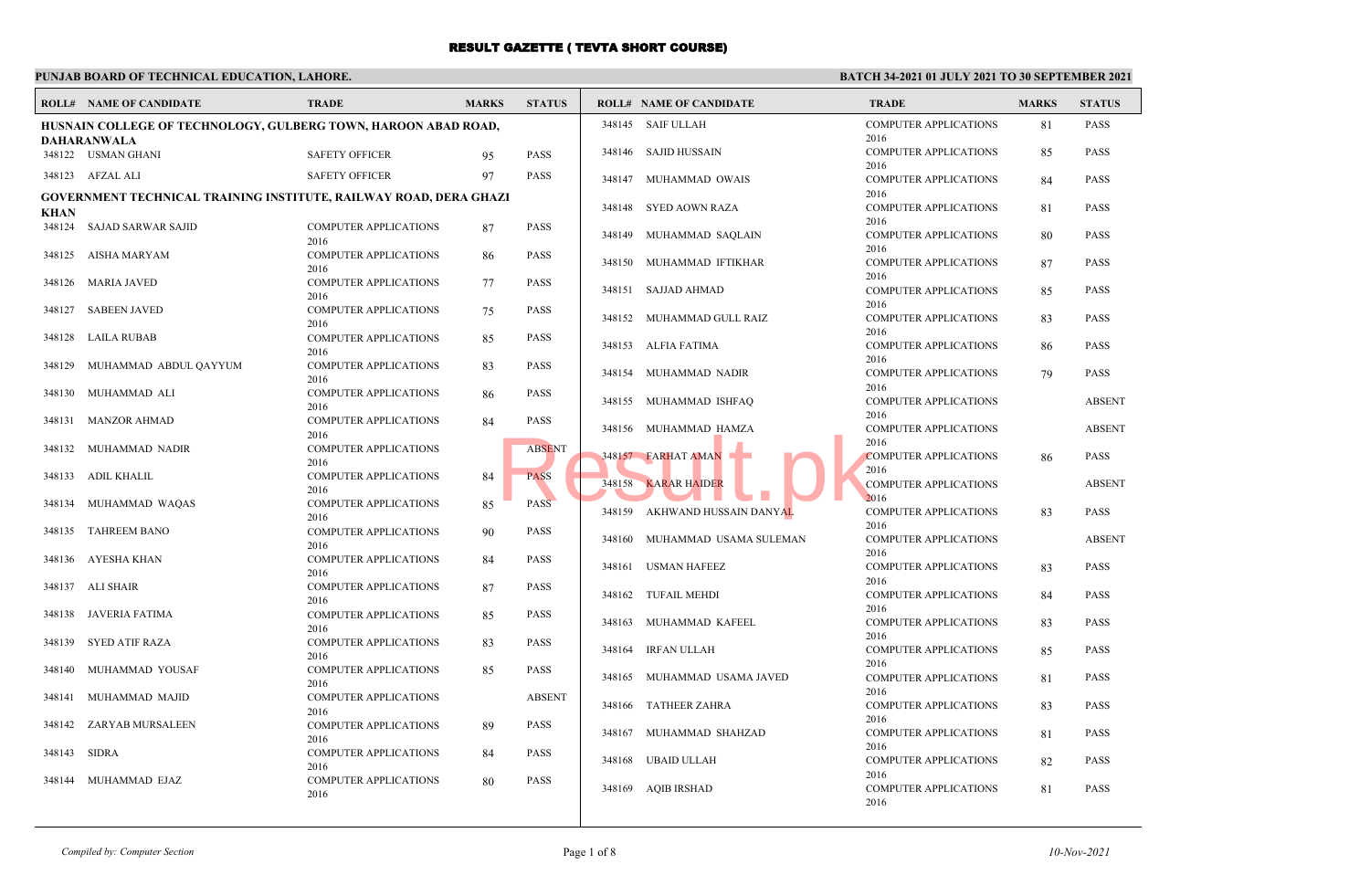#### **PUNJAB BOARD OF TECHNICAL EDUCATION, LAHORE.**

|        | <b>ROLL# NAME OF CANDIDATE</b> | <b>TRADE</b>                         | <b>MARKS</b> | <b>STATUS</b> |        | <b>ROLL# NAME OF CANDIDATE</b>                                     | <b>TRADE</b>                                 | <b>MARKS</b> | <b>STATUS</b> |
|--------|--------------------------------|--------------------------------------|--------------|---------------|--------|--------------------------------------------------------------------|----------------------------------------------|--------------|---------------|
|        | 348170 MUHAMMAD SHAHNAWAZ      | COMPUTER APPLICATIONS<br>2016        | 80           | PASS          |        | 348195 MUHAMMAD AHMAD KHAN                                         | <b>COMPUTER APPLICATIONS</b><br>2016         | 82           | <b>PASS</b>   |
|        | 348171 HUMAIRA AKHTAR          | COMPUTER APPLICATIONS<br>2016        | 81           | <b>PASS</b>   |        | 348196 FAKHRA BATOOL                                               | <b>COMPUTER APPLICATIONS</b><br>2016         | 78           | <b>PASS</b>   |
|        | 348172 SHAHZAD ALI             | COMPUTER APPLICATIONS<br>2016        | 82           | PASS          |        | 348197 ALI HAMZA                                                   | <b>COMPUTER APPLICATIONS</b><br>2016         | 81           | <b>PASS</b>   |
| 348173 | MUHAMMAD SHAHID                | <b>COMPUTER APPLICATIONS</b><br>2016 | 79           | PASS          | 348198 | <b>MANSOOR AHMAD</b>                                               | <b>COMPUTER APPLICATIONS</b><br>2016         | 89           | <b>PASS</b>   |
| 348174 | MUNEER AHMAD                   | <b>COMPUTER APPLICATIONS</b><br>2016 | 76           | PASS          | 348199 | <b>BISMA SAJJAD</b>                                                | <b>COMPUTER APPLICATIONS</b><br>2016         |              | <b>ABSENT</b> |
| 348175 | ARSLAN IQBAL                   | <b>COMPUTER APPLICATIONS</b>         | 77           | PASS          |        | JINNAH INSTITUTE OF COMPUTER SCIENCE, NEAR NATIONAL BANK,G.T ROAD  |                                              |              |               |
|        |                                | 2016                                 |              |               |        | EMANABAD, GUJRANWALA                                               |                                              |              |               |
| 348176 | <b>SAMREEN ISMAEEL</b>         | <b>COMPUTER APPLICATIONS</b><br>2016 | 85           | PASS          |        | 348200 EMAN                                                        | <b>COMPUTER APPLICATIONS</b><br>2016         | 94           | <b>PASS</b>   |
| 348177 | MUHAMMAD IRSHAD                | <b>COMPUTER APPLICATIONS</b><br>2016 | 80           | PASS          |        | 348201 SADIA AKMAL                                                 | <b>COMPUTER APPLICATIONS</b><br>2016         | 91           | <b>PASS</b>   |
| 348178 | <b>IQRA FATIMA</b>             | <b>COMPUTER APPLICATIONS</b><br>2016 | 85           | PASS          |        | 348202 UMAIRA BIBI                                                 | <b>COMPUTER APPLICATIONS</b><br>2016         | 94           | PASS          |
| 348179 | KAINAT SAJJAD                  | <b>COMPUTER APPLICATIONS</b><br>2016 | 88           | PASS          | 348203 | RANA ABDUL REHMAN                                                  | <b>COMPUTER APPLICATIONS</b><br>2016         | 91           | <b>PASS</b>   |
| 348180 | AMARA SAJJAD                   | <b>COMPUTER APPLICATIONS</b><br>2016 |              | <b>ABSENT</b> | 348204 | MUHAMMAD TALHA SHAHZAD<br><b>KHAN</b>                              | <b>COMPUTER APPLICATIONS</b><br>2016         | 91           | <b>PASS</b>   |
| 348181 | ZUBAIR AAMIR                   | <b>COMPUTER APPLICATIONS</b><br>2016 | 76           | PASS          | 348205 | SHOAIB MUSHTAQ                                                     | <b>COMPUTER APPLICATIONS</b><br>2016         | 95           | <b>PASS</b>   |
| 348182 | <b>IRFAN BASHIR</b>            | COMPUTER APPLICATIONS<br>2016        | 87           | <b>PASS</b>   |        | 348206 MUHAMMAD USMAN                                              | <b>COMPUTER APPLICATIONS</b><br>2016         | 90           | <b>PASS</b>   |
| 348183 | <b>QADEER AHMAD</b>            | COMPUTER APPLICATIONS<br>2016        | 80           | <b>PASS</b>   | 348207 | <b>HABIB AZAM</b>                                                  | <b>COMPUTER APPLICATIONS</b><br>2016         | 90           | <b>PASS</b>   |
| 348184 | MUHAMMAD USSAMA                | <b>COMPUTER APPLICATIONS</b><br>2016 | 81           | PASS          |        | 348208 FALAK SAFEER                                                | <b>COMPUTER APPLICATIONS</b><br>2016         | 93           | <b>PASS</b>   |
| 348185 | ROMAISA HAREEM                 | <b>COMPUTER APPLICATIONS</b><br>2016 | 82           | <b>PASS</b>   | 348209 | SHAH JHAN                                                          | <b>COMPUTER APPLICATIONS</b>                 | 94           | PASS          |
| 348186 | SARFARAZ NAWAZ                 | <b>COMPUTER APPLICATIONS</b><br>2016 | 80           | PASS          |        | 348210 SAHER                                                       | 2016<br><b>COMPUTER APPLICATIONS</b><br>2016 | 90           | <b>PASS</b>   |
| 348187 | MUHAMMAD AHMAD                 | <b>COMPUTER APPLICATIONS</b><br>2016 | 82           | PASS          |        | 348211 ABDUL REHMAN                                                | <b>COMPUTER APPLICATIONS</b><br>2016         | 95           | <b>PASS</b>   |
| 348188 | MUHAMMAD TAIMOOR NAZAR         | <b>COMPUTER APPLICATIONS</b><br>2016 | 81           | PASS          |        | 348212 MUHAMMAD UMAIR                                              | <b>COMPUTER APPLICATIONS</b>                 | 92           | <b>PASS</b>   |
|        | 348189 NAZAKAT ALI             | <b>COMPUTER APPLICATIONS</b><br>2016 | 80           | PASS          |        | ROYAL COLLEGE OF TECHNOLOGY, GENERAL BUS STAND, NEAR DOUBLE        | 2016                                         |              |               |
|        | 348190 TAYYAB HUSSAIN          | <b>COMPUTER APPLICATIONS</b>         | 81           | PASS          |        | PHATAK, WAZIRABAD<br>348213 TALHA ARIF                             | <b>COMPUTER APPLICATIONS</b>                 | 94           | <b>PASS</b>   |
|        | 348191 ZAIN ABBAS              | 2016<br><b>COMPUTER APPLICATIONS</b> | 82           | PASS          | 348214 | ABDUL REHMAN                                                       | 2016<br><b>SAFETY INSPECTOR 2016</b>         | 92           | <b>PASS</b>   |
| 348192 | MUHAMMAD IMRAN                 | 2016<br><b>COMPUTER APPLICATIONS</b> | 78           | PASS          |        | 348215 SYED AHMED HUSSAIN                                          | SAFETY INSPECTOR 2016                        | 81           | <b>PASS</b>   |
| 348193 | UMAISA HASHIM                  | 2016<br><b>COMPUTER APPLICATIONS</b> | 81           | PASS          |        | 348216 SALMAN ALI                                                  | <b>SAFETY INSPECTOR 2016</b>                 | 91           | <b>PASS</b>   |
|        |                                | 2016                                 |              |               |        | POLY TECHNIC TRAINING INSTITUTE FOR WOMAN, G.T ROAD MUSA VIRK MIAN |                                              |              |               |
| 348194 | ZAHID RAMZAN                   | COMPUTER APPLICATIONS<br>2016        | 85           | PASS          |        | <b>CHANNUN, KHANEWAL</b><br>348217 PARVEEN AKHTAR                  | <b>BEAUTICIAN</b>                            | 96           | <b>PASS</b>   |
|        |                                |                                      |              |               |        |                                                                    |                                              |              |               |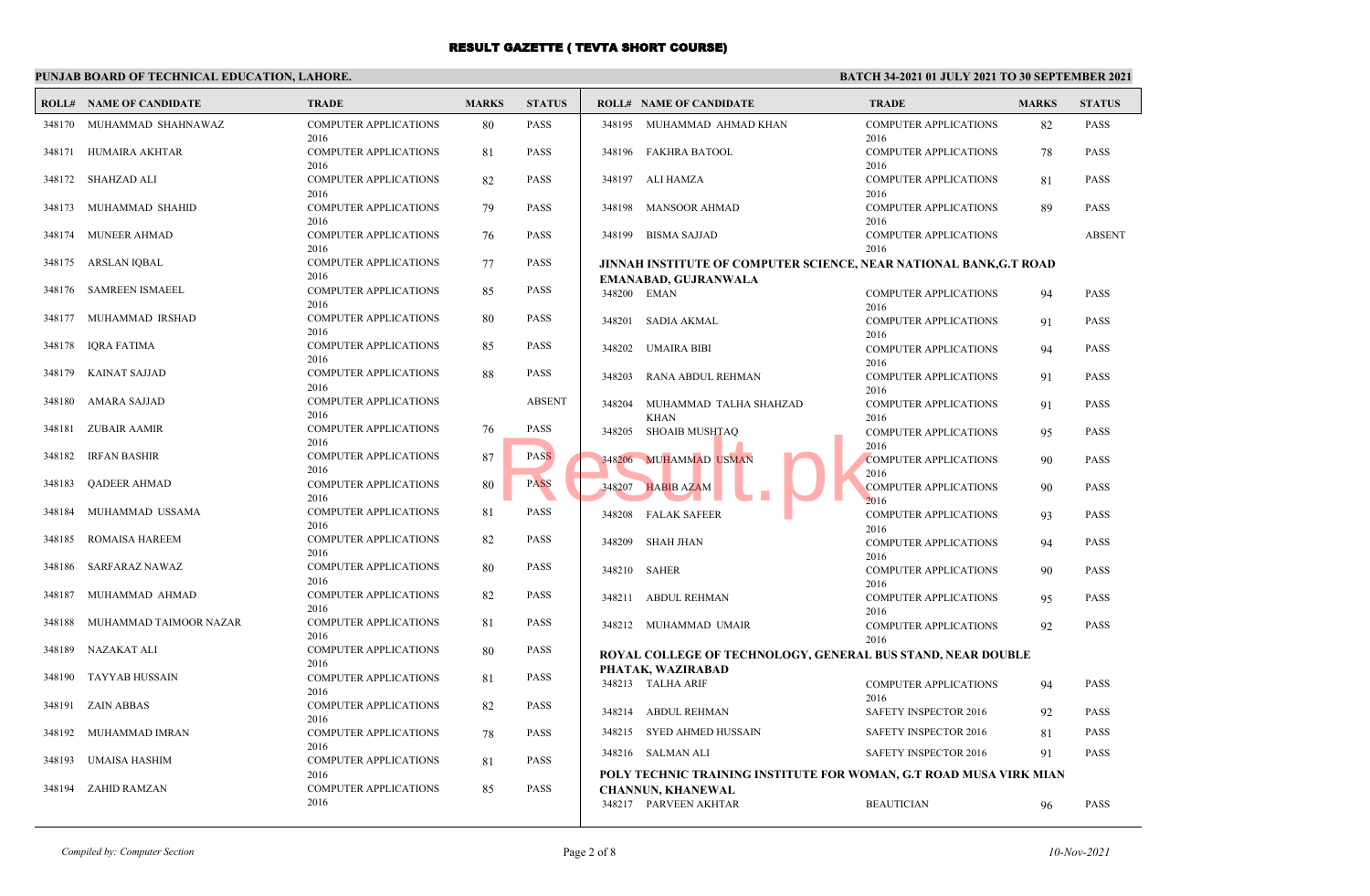### **PUNJAB BOARD OF TECHNICAL EDUCATION, LAHORE.**

|             | <b>ROLL# NAME OF CANDIDATE</b>                                                                   | <b>TRADE</b>                         | <b>MARKS</b> | <b>STATUS</b> |             | <b>ROLL# NAME OF CANDIDATE</b>                                | <b>TRADE</b>                         | <b>MARKS</b> | <b>STATUS</b> |
|-------------|--------------------------------------------------------------------------------------------------|--------------------------------------|--------------|---------------|-------------|---------------------------------------------------------------|--------------------------------------|--------------|---------------|
| 348218      | SHAGUFTA MADAD                                                                                   | <b>BEAUTICIAN</b>                    | 95           | <b>PASS</b>   | 348245      | AOSA ARSHAD                                                   | <b>BEAUTICIAN</b>                    | 91           | <b>PASS</b>   |
|             | 348219 KHANSA NASIR                                                                              | <b>COMPUTER APPLICATIONS</b>         | 94           | <b>PASS</b>   | 348246      | <b>SHAMAS KANWAL</b>                                          | <b>BEAUTICIAN</b>                    | 95           | <b>PASS</b>   |
| 348220      | SHANZA MISHAL                                                                                    | 2016<br><b>COMPUTER APPLICATIONS</b> |              | <b>PASS</b>   | 348247      | <b>HINA QUYYUM</b>                                            | <b>BEAUTICIAN</b>                    | 89           | <b>PASS</b>   |
|             |                                                                                                  | 2016                                 | 95           |               | 348248      | <b>SHAMEEM NAZ</b>                                            | <b>BEAUTICIAN</b>                    | 94           | <b>PASS</b>   |
| 348221      | KINZA                                                                                            | <b>COMPUTER APPLICATIONS</b>         | 94           | <b>PASS</b>   | 348249      | <b>NASEEM MAI</b>                                             | <b>BEAUTICIAN</b>                    | 95           | <b>PASS</b>   |
| 348222      | FARHAT NAWAZ                                                                                     | 2016<br><b>COMPUTER APPLICATIONS</b> | 94           | <b>PASS</b>   | 348250      | SYEDA FATIMA BATOOL                                           | <b>BEAUTICIAN</b>                    | 94           | <b>PASS</b>   |
|             |                                                                                                  | 2016                                 |              |               | 348251      | NILO FER NAZ                                                  | <b>BEAUTICIAN</b>                    | 96           | <b>PASS</b>   |
| 348223      | KAINAT                                                                                           | <b>COMPUTER APPLICATIONS</b><br>2016 | 93           | <b>PASS</b>   |             | 348252 MARYAM BANO                                            | <b>BEAUTICIAN</b>                    | 82           | <b>PASS</b>   |
| 348224      | <b>FARKHANDA PERVEEN</b>                                                                         | <b>COMPUTER APPLICATIONS</b>         | 94           | <b>PASS</b>   |             | SOCIETY COLLEGE OF COMPUTER SCIENCES,, MOGHALPURA,, LAHORE    |                                      |              |               |
| 348225      | WAQAR UL HASSAN                                                                                  | 2016<br><b>COMPUTER APPLICATIONS</b> | 92           | <b>PASS</b>   |             | 348253 NIMRA SHAKEEL                                          | <b>COMPUTER APPLICATIONS</b>         | 100          | <b>PASS</b>   |
|             |                                                                                                  | 2016                                 |              |               |             |                                                               | 2016                                 |              |               |
|             | 348226 SHAHEEN ARIF                                                                              | <b>COMPUTER APPLICATIONS</b><br>2016 | 93           | <b>PASS</b>   |             | 348254 NADRA                                                  | COMPUTER APPLICATIONS<br>2016        | 100          | <b>PASS</b>   |
|             | 348227 KAYANAT                                                                                   | <b>COMPUTER APPLICATIONS</b>         | 94           | <b>PASS</b>   |             | 348255 MALAIKA RAFIQ                                          | <b>COMPUTER APPLICATIONS</b>         | 99           | <b>PASS</b>   |
| 348228      | RIMSHA IQBAL                                                                                     | 2016<br><b>COMPUTER APPLICATIONS</b> | 94           | <b>PASS</b>   | 348256      | AIMAN SHAHZADI                                                | 2016<br><b>COMPUTER APPLICATIONS</b> | 99           | <b>PASS</b>   |
|             |                                                                                                  | 2016                                 |              |               |             |                                                               | 2016                                 |              |               |
| 348229      | JAVARIA ASGHAR                                                                                   | <b>COMPUTER APPLICATIONS</b>         | 95           | <b>PASS</b>   | 348257      | FIZA ASHRAF                                                   | <b>COMPUTER APPLICATIONS</b>         | 100          | <b>PASS</b>   |
|             | 348230 SANA KANWAL                                                                               | 2016<br><b>COMPUTER APPLICATIONS</b> | 93           | <b>PASS</b>   | 348258      | <b>JANNAT FIRDOUS</b>                                         | 2016<br><b>COMPUTER APPLICATIONS</b> | 100          | <b>PASS</b>   |
|             |                                                                                                  | 2016                                 |              |               |             |                                                               | 2016                                 |              |               |
|             | 348231 SOBIA SARVAR                                                                              | <b>COMPUTER APPLICATIONS</b><br>2016 | 94           | <b>PASS</b>   |             | 348259 SAMMAN                                                 | <b>COMPUTER APPLICATIONS</b><br>2016 | 100          | <b>PASS</b>   |
|             | 348232 SANIA SARWAR                                                                              | <b>COMPUTER APPLICATIONS</b>         | 94           | <b>PASS</b>   | 348260 AQSA |                                                               | <b>COMPUTER APPLICATIONS</b>         | 99           | <b>PASS</b>   |
| 348233 SABA |                                                                                                  | 2016<br><b>COMPUTER APPLICATIONS</b> | 96           | <b>PASS</b>   |             | 348261 MUNNAZZA SHAHEEN                                       | 2016<br>COMPUTER APPLICATIONS        | 100          | <b>PASS</b>   |
|             |                                                                                                  | 2016                                 |              |               |             |                                                               | 2016                                 |              |               |
| 348234      | <b>FOZIA NASEEM</b>                                                                              | <b>COMPUTER APPLICATIONS</b><br>2016 | 95           | <b>PASS</b>   |             | 348262 FIZA SAEED                                             | <b>SPOKEN ENGLISH</b>                | 100          | <b>PASS</b>   |
|             | 348235 ALI HASSAH NAWAZ                                                                          | <b>COMPUTER APPLICATIONS</b>         | 92           | <b>PASS</b>   |             | AL-MUSTAFA TECHNICAL COLLEGE, NEAR FAISAL BANK, RAILWAY ROAD, |                                      |              |               |
|             |                                                                                                  | 2016                                 |              |               |             | <b>MANDI BAHAUDDIN</b><br>348263 MOHSIN ALI                   | AUTOCAD 2016                         | 93           | <b>PASS</b>   |
|             | 348236 MARIA ZULFIQAR                                                                            | DOMESTIC TAILORING 2016              | 95           | <b>PASS</b>   | 348264      | MUHAMMAD AREEB SHEHROZ                                        | <b>AUTOCAD 2016</b>                  | 94           | <b>PASS</b>   |
|             | AKASHA VOCATIONAL TRAINING INSTITUTE FOR GIRLS, 879-H, MAKHDOM<br>CHOWK, SABAZAZAR SCHEM, LAHORE |                                      |              |               | 348265      | <b>MATEE UR REHMAN</b>                                        | <b>AUTOCAD 2016</b>                  | 90           | <b>PASS</b>   |
|             | 348237 KALSOOM HANIF                                                                             | <b>BEAUTICIAN</b>                    | 91           | <b>PASS</b>   | 348266      | <b>WAQAS AHMED</b>                                            | <b>AUTOCAD 2016</b>                  | 92           | <b>PASS</b>   |
|             | 348238 SHAISTA ZAMAN                                                                             | <b>BEAUTICIAN</b>                    | 92           | <b>PASS</b>   | 348267      | <b>JUNAID AHMAD</b>                                           | <b>AUTOCAD 2016</b>                  | 93           | <b>PASS</b>   |
|             | 348239 ANSHA IQBAL                                                                               | <b>BEAUTICIAN</b>                    | 90           | <b>PASS</b>   | 348268      | <b>SHEHROZ MUNEEB</b>                                         | AUTOCAD 2016                         | 92           | <b>PASS</b>   |
|             | 348240 SHANZA IQBAL                                                                              | <b>BEAUTICIAN</b>                    | 95           | <b>PASS</b>   | 348269      | <b>LARAIB ZAFAR</b>                                           | <b>COMPUTER APPLICATIONS</b>         | 97           | <b>PASS</b>   |
| 348241      | KANSA                                                                                            | <b>BEAUTICIAN</b>                    | 94           | <b>PASS</b>   |             |                                                               | 2016                                 |              |               |
|             | 348242 SHUMAILA MARVEEN                                                                          | <b>BEAUTICIAN</b>                    | 95           | <b>PASS</b>   | 348270      | ZAHID HUSSAIN                                                 | <b>COMPUTER APPLICATIONS</b>         | 94           | <b>PASS</b>   |
|             | 348243 LUBNA ABBAS                                                                               | <b>BEAUTICIAN</b>                    | 97           | <b>PASS</b>   | 348271      | <b>SYED ARSLAN HAIDER</b>                                     | 2016<br><b>COMPUTER APPLICATIONS</b> | 96           | <b>PASS</b>   |
|             | 348244 SAIRA BATOOL                                                                              | <b>BEAUTICIAN</b>                    | 87           | <b>PASS</b>   |             |                                                               | 2016                                 |              |               |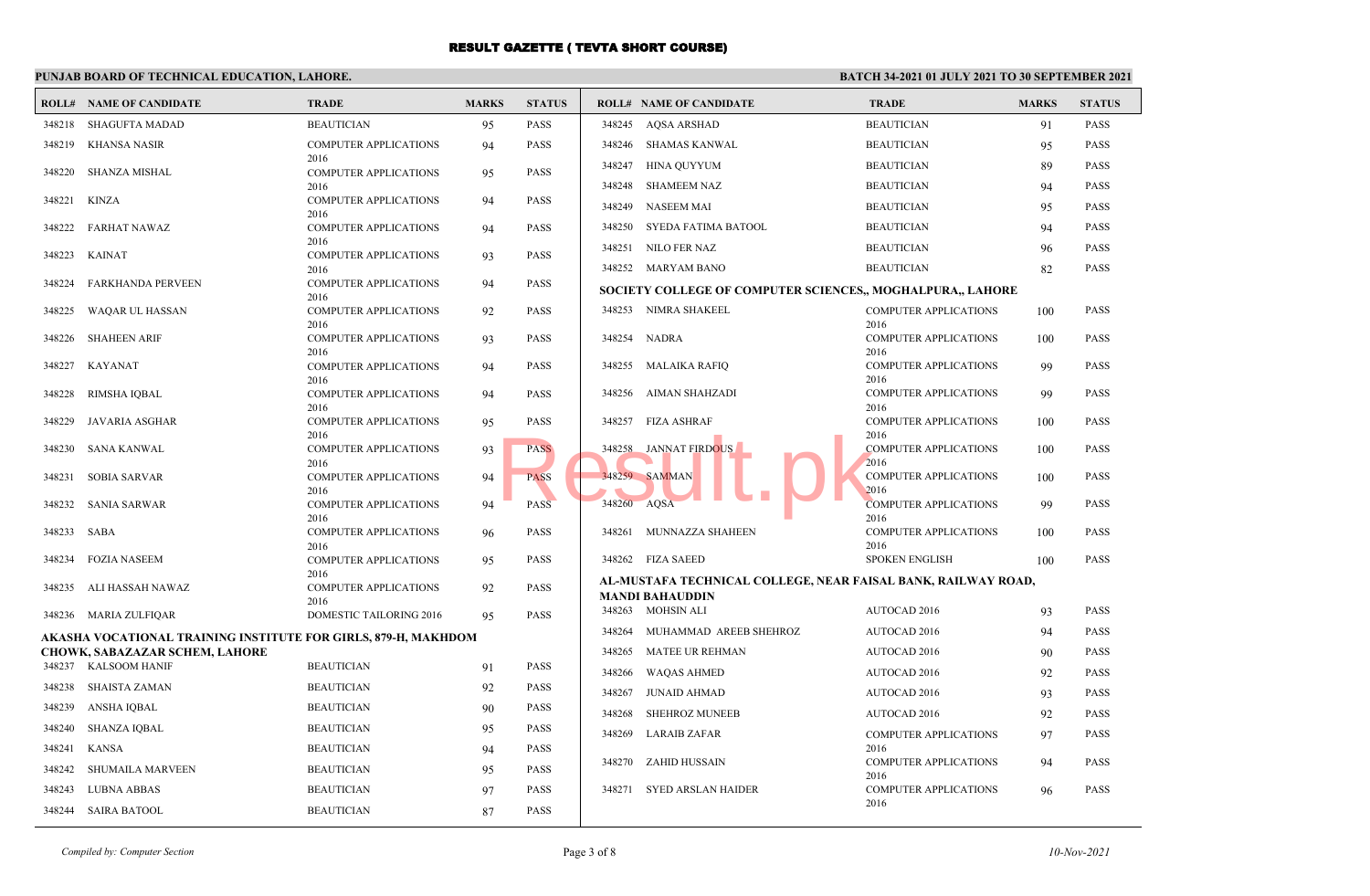### **PUNJAB BOARD OF TECHNICAL EDUCATION, LAHORE.**

| <b>COMPUTER APPLICATIONS</b><br><b>PASS</b><br>DOMESTIC TAILORING 2016<br><b>PASS</b><br>348272<br>MUHAMMAD JAVED<br>90<br>348301<br>MARYAM SHAHZADI<br>89<br>2016<br><b>SAMINA KOSAR</b><br>348303<br><b>DOMESTIC TAILORING 2016</b><br>89<br><b>PASS</b><br>PASS<br>348273<br>RAJA AHSAN ALI<br><b>COMPUTER APPLICATIONS</b><br>92<br><b>MAFIA BIBI</b><br>348304<br>DOMESTIC TAILORING 2016<br><b>PASS</b><br>2016<br>85<br><b>COMPUTER APPLICATIONS</b><br>348274<br>MUHAMMAD USAMA<br>90<br><b>PASS</b><br><b>UZMA BIBI</b><br>348305<br><b>PASS</b><br><b>DOMESTIC TAILORING 2016</b><br>84<br>2016<br>348306<br>AYESHA<br>DOMESTIC TAILORING 2016<br><b>PASS</b><br>348275<br>MUHAMMAD SHOAIB RAZA<br><b>PASS</b><br>87<br><b>COMPUTER APPLICATIONS</b><br>91<br>2016<br>348307<br>AQSA SAJID<br><b>PASS</b><br>DOMESTIC TAILORING 2016<br>89<br>TABASSAM NAWAZ<br><b>COMPUTER APPLICATIONS</b><br><b>PASS</b><br>348276<br>92<br>348308<br>AIZZA AFZAL<br>DOMESTIC TAILORING 2016<br><b>PASS</b><br>89<br>2016<br>IRFAN ALI<br>348277<br><b>COMPUTER APPLICATIONS</b><br><b>PASS</b><br>95<br>348309<br><b>MADIHA FIDA</b><br><b>PASS</b><br>DOMESTIC TAILORING 2016<br>95<br>2016<br>348310<br><b>RUQIA PARVEEN</b><br>DOMESTIC TAILORING 2016<br><b>PASS</b><br>87<br>348278<br>ADEEL HASSAN<br><b>COMPUTER APPLICATIONS</b><br>92<br><b>PASS</b><br>2016<br><b>ASIA BIBI</b><br><b>PASS</b><br>348311<br>DOMESTIC TAILORING 2016<br>89<br>348279<br>RABIA RAMEEN<br><b>COMPUTER APPLICATIONS</b><br>95<br><b>PASS</b><br>348312 ZAREENA MANZOOR<br>DOMESTIC TAILORING 2016<br><b>PASS</b><br>93<br>2016<br>348280<br>MUHAMMAD HAROON UR RASHEED<br>PASS<br><b>COMPUTER APPLICATIONS</b><br>91<br>CHENAB POLYTECHNIC INSTITUTE, MAIN GUJRAT ROAD, PHALIA<br>2016<br>348313 MUHAMMAD AKIF<br><b>PASS</b><br><b>AUTOCAD 2016</b><br>348281 WASEEM IQBAL<br><b>COMPUTER APPLICATIONS</b><br>93<br><b>PASS</b><br>87<br>2016<br>348314 HASSAN RAZA<br>AUTOCAD 2016<br><b>PASS</b><br>99<br>HANA DEVELOPMENT VOCATIONAL TRAINING INSTITUTE, MAIN STREET,<br>348315 ADEEL AHMED<br><b>PASS</b><br>AUTOCAD 2016<br>91<br>SOHAWA BOLANI, MANDI BAHAUDDIN<br>348282 AQSA RIAZ<br>DOMESTIC TAILORING 2016<br>89<br><b>PASS</b><br>348316 SHERAZ HASSAN<br><b>PASS</b><br>AUTOCAD 2016<br>100<br>348283<br>SAYYADA MALAIKA LATIF<br>DOMESTIC TAILORING 2016<br>91<br><b>PASS</b><br>348317 SAMAR ABBAS<br>AUTOCAD 2016<br>87<br><b>PASS</b><br>348284<br><b>SWAIRA NAVEED</b><br>DOMESTIC TAILORING 2016<br>92<br><b>PASS</b><br>348318 MUHAMMAD IRFAN<br>AUTOCAD 2016<br><b>PASS</b><br>91<br><b>PASS</b><br>348285<br>UM E KALSOOM<br>DOMESTIC TAILORING 2016<br>89<br>348319 USAMA AFZAL<br><b>AUTOCAD 2016</b><br><b>PASS</b><br>97<br>348286<br>KHADIJAH MEHREEN<br>DOMESTIC TAILORING 2016<br><b>PASS</b><br>95<br>348320<br>RAFAQAT ALI<br>AUTOCAD 2016<br>99<br><b>PASS</b><br>348287<br>SEERAT UN NISSA<br>DOMESTIC TAILORING 2016<br>89<br><b>PASS</b><br>348321<br>NOUMAN HAYAT<br><b>PASS</b><br><b>AUTOCAD 2016</b><br>92<br>348288<br><b>FARWA NAVEED</b><br>DOMESTIC TAILORING 2016<br><b>PASS</b><br>95<br><b>USAMA AMEER</b><br>348322<br>AUTOCAD 2016<br>89<br><b>PASS</b><br>348289<br><b>SANA MUSHTAQ</b><br>DOMESTIC TAILORING 2016<br>88<br><b>PASS</b><br>348323<br>SHAHID IMRAN<br><b>PASS</b><br><b>AUTOCAD 2016</b><br>93<br>348290<br>NATASHA<br>DOMESTIC TAILORING 2016<br>PASS<br>90<br>348324<br>MUHAMMAD ABU BAKAR<br><b>COMPUTER APPLICATIONS</b><br>99<br><b>PASS</b><br>2016<br>348291<br><b>BUSHRA TARIQ</b><br>DOMESTIC TAILORING 2016<br>87<br>PASS<br>348325 ALI MURTAZA<br>COMPUTER APPLICATIONS<br><b>PASS</b><br>99<br>348292<br><b>KHANSA BIBI</b><br>PASS<br>DOMESTIC TAILORING 2016<br>86<br>2016<br><b>PASS</b><br>348326<br>ALI RAZA<br>COMPUTER APPLICATIONS<br>96<br>348293<br><b>SHEEZA MUBEEN</b><br>DOMESTIC TAILORING 2016<br><b>PASS</b><br>97<br>2016<br>348294<br><b>SUMAIRA ASLAM</b><br>DOMESTIC TAILORING 2016<br>PASS<br>91<br>348327<br><b>COMPUTER APPLICATIONS</b><br><b>PASS</b><br>MUHAMMAD MUDASSAR NAWAZ<br>91<br>2016<br>348295<br><b>SABA IQBAL</b><br>DOMESTIC TAILORING 2016<br><b>PASS</b><br>91<br>348328<br>MUHAMMAD YASEEN<br><b>PASS</b><br>COMPUTER APPLICATIONS<br>98<br>348296<br>SANA MANZOOR<br>DOMESTIC TAILORING 2016<br>PASS<br>89<br>2016<br><b>PASS</b><br>348329<br>AHMAD HASSAN<br><b>COMPUTER APPLICATIONS</b><br>99<br>ANISHA JHANGIR<br>348297<br>DOMESTIC TAILORING 2016<br><b>PASS</b><br>87<br>2016<br>348298<br>KANWAL SHAHZADI<br><b>DOMESTIC TAILORING 2016</b><br>90<br><b>PASS</b><br>348330 MUHAMMAD ASFHAN<br><b>COMPUTER APPLICATIONS</b><br><b>PASS</b><br>98<br>2016<br>348299<br>SABA<br>DOMESTIC TAILORING 2016<br><b>PASS</b><br>89<br>COTTAGE,, NAMMAL, NEAR DHOKE MASTIAL, 35 KILOMETTER, MIANWALI<br>348300 AZAMAT IJAZ<br>DOMESTIC TAILORING 2016<br>85<br><b>PASS</b> | <b>ROLL# NAME OF CANDIDATE</b> | <b>TRADE</b> | <b>MARKS</b> | <b>STATUS</b> | <b>ROLL# NAME OF CANDIDATE</b> | <b>TRADE</b> | <b>MARKS</b> | <b>STATUS</b> |
|-------------------------------------------------------------------------------------------------------------------------------------------------------------------------------------------------------------------------------------------------------------------------------------------------------------------------------------------------------------------------------------------------------------------------------------------------------------------------------------------------------------------------------------------------------------------------------------------------------------------------------------------------------------------------------------------------------------------------------------------------------------------------------------------------------------------------------------------------------------------------------------------------------------------------------------------------------------------------------------------------------------------------------------------------------------------------------------------------------------------------------------------------------------------------------------------------------------------------------------------------------------------------------------------------------------------------------------------------------------------------------------------------------------------------------------------------------------------------------------------------------------------------------------------------------------------------------------------------------------------------------------------------------------------------------------------------------------------------------------------------------------------------------------------------------------------------------------------------------------------------------------------------------------------------------------------------------------------------------------------------------------------------------------------------------------------------------------------------------------------------------------------------------------------------------------------------------------------------------------------------------------------------------------------------------------------------------------------------------------------------------------------------------------------------------------------------------------------------------------------------------------------------------------------------------------------------------------------------------------------------------------------------------------------------------------------------------------------------------------------------------------------------------------------------------------------------------------------------------------------------------------------------------------------------------------------------------------------------------------------------------------------------------------------------------------------------------------------------------------------------------------------------------------------------------------------------------------------------------------------------------------------------------------------------------------------------------------------------------------------------------------------------------------------------------------------------------------------------------------------------------------------------------------------------------------------------------------------------------------------------------------------------------------------------------------------------------------------------------------------------------------------------------------------------------------------------------------------------------------------------------------------------------------------------------------------------------------------------------------------------------------------------------------------------------------------------------------------------------------------------------------------------------------------------------------------------------------------------------------------------------------------------------------------------------------------------------------------------------------------------------------------------------------------------------------------------------------------------------------------------------------------------------------------------------------------------------------------------------------------------------------------------------------------------------------------------------------------------------------------------------------------------------------------------------------------------------------------------------------------------------------|--------------------------------|--------------|--------------|---------------|--------------------------------|--------------|--------------|---------------|
|                                                                                                                                                                                                                                                                                                                                                                                                                                                                                                                                                                                                                                                                                                                                                                                                                                                                                                                                                                                                                                                                                                                                                                                                                                                                                                                                                                                                                                                                                                                                                                                                                                                                                                                                                                                                                                                                                                                                                                                                                                                                                                                                                                                                                                                                                                                                                                                                                                                                                                                                                                                                                                                                                                                                                                                                                                                                                                                                                                                                                                                                                                                                                                                                                                                                                                                                                                                                                                                                                                                                                                                                                                                                                                                                                                                                                                                                                                                                                                                                                                                                                                                                                                                                                                                                                                                                                                                                                                                                                                                                                                                                                                                                                                                                                                                                                                                                                     |                                |              |              |               |                                |              |              |               |
|                                                                                                                                                                                                                                                                                                                                                                                                                                                                                                                                                                                                                                                                                                                                                                                                                                                                                                                                                                                                                                                                                                                                                                                                                                                                                                                                                                                                                                                                                                                                                                                                                                                                                                                                                                                                                                                                                                                                                                                                                                                                                                                                                                                                                                                                                                                                                                                                                                                                                                                                                                                                                                                                                                                                                                                                                                                                                                                                                                                                                                                                                                                                                                                                                                                                                                                                                                                                                                                                                                                                                                                                                                                                                                                                                                                                                                                                                                                                                                                                                                                                                                                                                                                                                                                                                                                                                                                                                                                                                                                                                                                                                                                                                                                                                                                                                                                                                     |                                |              |              |               |                                |              |              |               |
|                                                                                                                                                                                                                                                                                                                                                                                                                                                                                                                                                                                                                                                                                                                                                                                                                                                                                                                                                                                                                                                                                                                                                                                                                                                                                                                                                                                                                                                                                                                                                                                                                                                                                                                                                                                                                                                                                                                                                                                                                                                                                                                                                                                                                                                                                                                                                                                                                                                                                                                                                                                                                                                                                                                                                                                                                                                                                                                                                                                                                                                                                                                                                                                                                                                                                                                                                                                                                                                                                                                                                                                                                                                                                                                                                                                                                                                                                                                                                                                                                                                                                                                                                                                                                                                                                                                                                                                                                                                                                                                                                                                                                                                                                                                                                                                                                                                                                     |                                |              |              |               |                                |              |              |               |
|                                                                                                                                                                                                                                                                                                                                                                                                                                                                                                                                                                                                                                                                                                                                                                                                                                                                                                                                                                                                                                                                                                                                                                                                                                                                                                                                                                                                                                                                                                                                                                                                                                                                                                                                                                                                                                                                                                                                                                                                                                                                                                                                                                                                                                                                                                                                                                                                                                                                                                                                                                                                                                                                                                                                                                                                                                                                                                                                                                                                                                                                                                                                                                                                                                                                                                                                                                                                                                                                                                                                                                                                                                                                                                                                                                                                                                                                                                                                                                                                                                                                                                                                                                                                                                                                                                                                                                                                                                                                                                                                                                                                                                                                                                                                                                                                                                                                                     |                                |              |              |               |                                |              |              |               |
|                                                                                                                                                                                                                                                                                                                                                                                                                                                                                                                                                                                                                                                                                                                                                                                                                                                                                                                                                                                                                                                                                                                                                                                                                                                                                                                                                                                                                                                                                                                                                                                                                                                                                                                                                                                                                                                                                                                                                                                                                                                                                                                                                                                                                                                                                                                                                                                                                                                                                                                                                                                                                                                                                                                                                                                                                                                                                                                                                                                                                                                                                                                                                                                                                                                                                                                                                                                                                                                                                                                                                                                                                                                                                                                                                                                                                                                                                                                                                                                                                                                                                                                                                                                                                                                                                                                                                                                                                                                                                                                                                                                                                                                                                                                                                                                                                                                                                     |                                |              |              |               |                                |              |              |               |
|                                                                                                                                                                                                                                                                                                                                                                                                                                                                                                                                                                                                                                                                                                                                                                                                                                                                                                                                                                                                                                                                                                                                                                                                                                                                                                                                                                                                                                                                                                                                                                                                                                                                                                                                                                                                                                                                                                                                                                                                                                                                                                                                                                                                                                                                                                                                                                                                                                                                                                                                                                                                                                                                                                                                                                                                                                                                                                                                                                                                                                                                                                                                                                                                                                                                                                                                                                                                                                                                                                                                                                                                                                                                                                                                                                                                                                                                                                                                                                                                                                                                                                                                                                                                                                                                                                                                                                                                                                                                                                                                                                                                                                                                                                                                                                                                                                                                                     |                                |              |              |               |                                |              |              |               |
|                                                                                                                                                                                                                                                                                                                                                                                                                                                                                                                                                                                                                                                                                                                                                                                                                                                                                                                                                                                                                                                                                                                                                                                                                                                                                                                                                                                                                                                                                                                                                                                                                                                                                                                                                                                                                                                                                                                                                                                                                                                                                                                                                                                                                                                                                                                                                                                                                                                                                                                                                                                                                                                                                                                                                                                                                                                                                                                                                                                                                                                                                                                                                                                                                                                                                                                                                                                                                                                                                                                                                                                                                                                                                                                                                                                                                                                                                                                                                                                                                                                                                                                                                                                                                                                                                                                                                                                                                                                                                                                                                                                                                                                                                                                                                                                                                                                                                     |                                |              |              |               |                                |              |              |               |
|                                                                                                                                                                                                                                                                                                                                                                                                                                                                                                                                                                                                                                                                                                                                                                                                                                                                                                                                                                                                                                                                                                                                                                                                                                                                                                                                                                                                                                                                                                                                                                                                                                                                                                                                                                                                                                                                                                                                                                                                                                                                                                                                                                                                                                                                                                                                                                                                                                                                                                                                                                                                                                                                                                                                                                                                                                                                                                                                                                                                                                                                                                                                                                                                                                                                                                                                                                                                                                                                                                                                                                                                                                                                                                                                                                                                                                                                                                                                                                                                                                                                                                                                                                                                                                                                                                                                                                                                                                                                                                                                                                                                                                                                                                                                                                                                                                                                                     |                                |              |              |               |                                |              |              |               |
|                                                                                                                                                                                                                                                                                                                                                                                                                                                                                                                                                                                                                                                                                                                                                                                                                                                                                                                                                                                                                                                                                                                                                                                                                                                                                                                                                                                                                                                                                                                                                                                                                                                                                                                                                                                                                                                                                                                                                                                                                                                                                                                                                                                                                                                                                                                                                                                                                                                                                                                                                                                                                                                                                                                                                                                                                                                                                                                                                                                                                                                                                                                                                                                                                                                                                                                                                                                                                                                                                                                                                                                                                                                                                                                                                                                                                                                                                                                                                                                                                                                                                                                                                                                                                                                                                                                                                                                                                                                                                                                                                                                                                                                                                                                                                                                                                                                                                     |                                |              |              |               |                                |              |              |               |
|                                                                                                                                                                                                                                                                                                                                                                                                                                                                                                                                                                                                                                                                                                                                                                                                                                                                                                                                                                                                                                                                                                                                                                                                                                                                                                                                                                                                                                                                                                                                                                                                                                                                                                                                                                                                                                                                                                                                                                                                                                                                                                                                                                                                                                                                                                                                                                                                                                                                                                                                                                                                                                                                                                                                                                                                                                                                                                                                                                                                                                                                                                                                                                                                                                                                                                                                                                                                                                                                                                                                                                                                                                                                                                                                                                                                                                                                                                                                                                                                                                                                                                                                                                                                                                                                                                                                                                                                                                                                                                                                                                                                                                                                                                                                                                                                                                                                                     |                                |              |              |               |                                |              |              |               |
|                                                                                                                                                                                                                                                                                                                                                                                                                                                                                                                                                                                                                                                                                                                                                                                                                                                                                                                                                                                                                                                                                                                                                                                                                                                                                                                                                                                                                                                                                                                                                                                                                                                                                                                                                                                                                                                                                                                                                                                                                                                                                                                                                                                                                                                                                                                                                                                                                                                                                                                                                                                                                                                                                                                                                                                                                                                                                                                                                                                                                                                                                                                                                                                                                                                                                                                                                                                                                                                                                                                                                                                                                                                                                                                                                                                                                                                                                                                                                                                                                                                                                                                                                                                                                                                                                                                                                                                                                                                                                                                                                                                                                                                                                                                                                                                                                                                                                     |                                |              |              |               |                                |              |              |               |
|                                                                                                                                                                                                                                                                                                                                                                                                                                                                                                                                                                                                                                                                                                                                                                                                                                                                                                                                                                                                                                                                                                                                                                                                                                                                                                                                                                                                                                                                                                                                                                                                                                                                                                                                                                                                                                                                                                                                                                                                                                                                                                                                                                                                                                                                                                                                                                                                                                                                                                                                                                                                                                                                                                                                                                                                                                                                                                                                                                                                                                                                                                                                                                                                                                                                                                                                                                                                                                                                                                                                                                                                                                                                                                                                                                                                                                                                                                                                                                                                                                                                                                                                                                                                                                                                                                                                                                                                                                                                                                                                                                                                                                                                                                                                                                                                                                                                                     |                                |              |              |               |                                |              |              |               |
|                                                                                                                                                                                                                                                                                                                                                                                                                                                                                                                                                                                                                                                                                                                                                                                                                                                                                                                                                                                                                                                                                                                                                                                                                                                                                                                                                                                                                                                                                                                                                                                                                                                                                                                                                                                                                                                                                                                                                                                                                                                                                                                                                                                                                                                                                                                                                                                                                                                                                                                                                                                                                                                                                                                                                                                                                                                                                                                                                                                                                                                                                                                                                                                                                                                                                                                                                                                                                                                                                                                                                                                                                                                                                                                                                                                                                                                                                                                                                                                                                                                                                                                                                                                                                                                                                                                                                                                                                                                                                                                                                                                                                                                                                                                                                                                                                                                                                     |                                |              |              |               |                                |              |              |               |
|                                                                                                                                                                                                                                                                                                                                                                                                                                                                                                                                                                                                                                                                                                                                                                                                                                                                                                                                                                                                                                                                                                                                                                                                                                                                                                                                                                                                                                                                                                                                                                                                                                                                                                                                                                                                                                                                                                                                                                                                                                                                                                                                                                                                                                                                                                                                                                                                                                                                                                                                                                                                                                                                                                                                                                                                                                                                                                                                                                                                                                                                                                                                                                                                                                                                                                                                                                                                                                                                                                                                                                                                                                                                                                                                                                                                                                                                                                                                                                                                                                                                                                                                                                                                                                                                                                                                                                                                                                                                                                                                                                                                                                                                                                                                                                                                                                                                                     |                                |              |              |               |                                |              |              |               |
|                                                                                                                                                                                                                                                                                                                                                                                                                                                                                                                                                                                                                                                                                                                                                                                                                                                                                                                                                                                                                                                                                                                                                                                                                                                                                                                                                                                                                                                                                                                                                                                                                                                                                                                                                                                                                                                                                                                                                                                                                                                                                                                                                                                                                                                                                                                                                                                                                                                                                                                                                                                                                                                                                                                                                                                                                                                                                                                                                                                                                                                                                                                                                                                                                                                                                                                                                                                                                                                                                                                                                                                                                                                                                                                                                                                                                                                                                                                                                                                                                                                                                                                                                                                                                                                                                                                                                                                                                                                                                                                                                                                                                                                                                                                                                                                                                                                                                     |                                |              |              |               |                                |              |              |               |
|                                                                                                                                                                                                                                                                                                                                                                                                                                                                                                                                                                                                                                                                                                                                                                                                                                                                                                                                                                                                                                                                                                                                                                                                                                                                                                                                                                                                                                                                                                                                                                                                                                                                                                                                                                                                                                                                                                                                                                                                                                                                                                                                                                                                                                                                                                                                                                                                                                                                                                                                                                                                                                                                                                                                                                                                                                                                                                                                                                                                                                                                                                                                                                                                                                                                                                                                                                                                                                                                                                                                                                                                                                                                                                                                                                                                                                                                                                                                                                                                                                                                                                                                                                                                                                                                                                                                                                                                                                                                                                                                                                                                                                                                                                                                                                                                                                                                                     |                                |              |              |               |                                |              |              |               |
|                                                                                                                                                                                                                                                                                                                                                                                                                                                                                                                                                                                                                                                                                                                                                                                                                                                                                                                                                                                                                                                                                                                                                                                                                                                                                                                                                                                                                                                                                                                                                                                                                                                                                                                                                                                                                                                                                                                                                                                                                                                                                                                                                                                                                                                                                                                                                                                                                                                                                                                                                                                                                                                                                                                                                                                                                                                                                                                                                                                                                                                                                                                                                                                                                                                                                                                                                                                                                                                                                                                                                                                                                                                                                                                                                                                                                                                                                                                                                                                                                                                                                                                                                                                                                                                                                                                                                                                                                                                                                                                                                                                                                                                                                                                                                                                                                                                                                     |                                |              |              |               |                                |              |              |               |
|                                                                                                                                                                                                                                                                                                                                                                                                                                                                                                                                                                                                                                                                                                                                                                                                                                                                                                                                                                                                                                                                                                                                                                                                                                                                                                                                                                                                                                                                                                                                                                                                                                                                                                                                                                                                                                                                                                                                                                                                                                                                                                                                                                                                                                                                                                                                                                                                                                                                                                                                                                                                                                                                                                                                                                                                                                                                                                                                                                                                                                                                                                                                                                                                                                                                                                                                                                                                                                                                                                                                                                                                                                                                                                                                                                                                                                                                                                                                                                                                                                                                                                                                                                                                                                                                                                                                                                                                                                                                                                                                                                                                                                                                                                                                                                                                                                                                                     |                                |              |              |               |                                |              |              |               |
|                                                                                                                                                                                                                                                                                                                                                                                                                                                                                                                                                                                                                                                                                                                                                                                                                                                                                                                                                                                                                                                                                                                                                                                                                                                                                                                                                                                                                                                                                                                                                                                                                                                                                                                                                                                                                                                                                                                                                                                                                                                                                                                                                                                                                                                                                                                                                                                                                                                                                                                                                                                                                                                                                                                                                                                                                                                                                                                                                                                                                                                                                                                                                                                                                                                                                                                                                                                                                                                                                                                                                                                                                                                                                                                                                                                                                                                                                                                                                                                                                                                                                                                                                                                                                                                                                                                                                                                                                                                                                                                                                                                                                                                                                                                                                                                                                                                                                     |                                |              |              |               |                                |              |              |               |
|                                                                                                                                                                                                                                                                                                                                                                                                                                                                                                                                                                                                                                                                                                                                                                                                                                                                                                                                                                                                                                                                                                                                                                                                                                                                                                                                                                                                                                                                                                                                                                                                                                                                                                                                                                                                                                                                                                                                                                                                                                                                                                                                                                                                                                                                                                                                                                                                                                                                                                                                                                                                                                                                                                                                                                                                                                                                                                                                                                                                                                                                                                                                                                                                                                                                                                                                                                                                                                                                                                                                                                                                                                                                                                                                                                                                                                                                                                                                                                                                                                                                                                                                                                                                                                                                                                                                                                                                                                                                                                                                                                                                                                                                                                                                                                                                                                                                                     |                                |              |              |               |                                |              |              |               |
|                                                                                                                                                                                                                                                                                                                                                                                                                                                                                                                                                                                                                                                                                                                                                                                                                                                                                                                                                                                                                                                                                                                                                                                                                                                                                                                                                                                                                                                                                                                                                                                                                                                                                                                                                                                                                                                                                                                                                                                                                                                                                                                                                                                                                                                                                                                                                                                                                                                                                                                                                                                                                                                                                                                                                                                                                                                                                                                                                                                                                                                                                                                                                                                                                                                                                                                                                                                                                                                                                                                                                                                                                                                                                                                                                                                                                                                                                                                                                                                                                                                                                                                                                                                                                                                                                                                                                                                                                                                                                                                                                                                                                                                                                                                                                                                                                                                                                     |                                |              |              |               |                                |              |              |               |
|                                                                                                                                                                                                                                                                                                                                                                                                                                                                                                                                                                                                                                                                                                                                                                                                                                                                                                                                                                                                                                                                                                                                                                                                                                                                                                                                                                                                                                                                                                                                                                                                                                                                                                                                                                                                                                                                                                                                                                                                                                                                                                                                                                                                                                                                                                                                                                                                                                                                                                                                                                                                                                                                                                                                                                                                                                                                                                                                                                                                                                                                                                                                                                                                                                                                                                                                                                                                                                                                                                                                                                                                                                                                                                                                                                                                                                                                                                                                                                                                                                                                                                                                                                                                                                                                                                                                                                                                                                                                                                                                                                                                                                                                                                                                                                                                                                                                                     |                                |              |              |               |                                |              |              |               |
|                                                                                                                                                                                                                                                                                                                                                                                                                                                                                                                                                                                                                                                                                                                                                                                                                                                                                                                                                                                                                                                                                                                                                                                                                                                                                                                                                                                                                                                                                                                                                                                                                                                                                                                                                                                                                                                                                                                                                                                                                                                                                                                                                                                                                                                                                                                                                                                                                                                                                                                                                                                                                                                                                                                                                                                                                                                                                                                                                                                                                                                                                                                                                                                                                                                                                                                                                                                                                                                                                                                                                                                                                                                                                                                                                                                                                                                                                                                                                                                                                                                                                                                                                                                                                                                                                                                                                                                                                                                                                                                                                                                                                                                                                                                                                                                                                                                                                     |                                |              |              |               |                                |              |              |               |
|                                                                                                                                                                                                                                                                                                                                                                                                                                                                                                                                                                                                                                                                                                                                                                                                                                                                                                                                                                                                                                                                                                                                                                                                                                                                                                                                                                                                                                                                                                                                                                                                                                                                                                                                                                                                                                                                                                                                                                                                                                                                                                                                                                                                                                                                                                                                                                                                                                                                                                                                                                                                                                                                                                                                                                                                                                                                                                                                                                                                                                                                                                                                                                                                                                                                                                                                                                                                                                                                                                                                                                                                                                                                                                                                                                                                                                                                                                                                                                                                                                                                                                                                                                                                                                                                                                                                                                                                                                                                                                                                                                                                                                                                                                                                                                                                                                                                                     |                                |              |              |               |                                |              |              |               |
|                                                                                                                                                                                                                                                                                                                                                                                                                                                                                                                                                                                                                                                                                                                                                                                                                                                                                                                                                                                                                                                                                                                                                                                                                                                                                                                                                                                                                                                                                                                                                                                                                                                                                                                                                                                                                                                                                                                                                                                                                                                                                                                                                                                                                                                                                                                                                                                                                                                                                                                                                                                                                                                                                                                                                                                                                                                                                                                                                                                                                                                                                                                                                                                                                                                                                                                                                                                                                                                                                                                                                                                                                                                                                                                                                                                                                                                                                                                                                                                                                                                                                                                                                                                                                                                                                                                                                                                                                                                                                                                                                                                                                                                                                                                                                                                                                                                                                     |                                |              |              |               |                                |              |              |               |
|                                                                                                                                                                                                                                                                                                                                                                                                                                                                                                                                                                                                                                                                                                                                                                                                                                                                                                                                                                                                                                                                                                                                                                                                                                                                                                                                                                                                                                                                                                                                                                                                                                                                                                                                                                                                                                                                                                                                                                                                                                                                                                                                                                                                                                                                                                                                                                                                                                                                                                                                                                                                                                                                                                                                                                                                                                                                                                                                                                                                                                                                                                                                                                                                                                                                                                                                                                                                                                                                                                                                                                                                                                                                                                                                                                                                                                                                                                                                                                                                                                                                                                                                                                                                                                                                                                                                                                                                                                                                                                                                                                                                                                                                                                                                                                                                                                                                                     |                                |              |              |               |                                |              |              |               |
|                                                                                                                                                                                                                                                                                                                                                                                                                                                                                                                                                                                                                                                                                                                                                                                                                                                                                                                                                                                                                                                                                                                                                                                                                                                                                                                                                                                                                                                                                                                                                                                                                                                                                                                                                                                                                                                                                                                                                                                                                                                                                                                                                                                                                                                                                                                                                                                                                                                                                                                                                                                                                                                                                                                                                                                                                                                                                                                                                                                                                                                                                                                                                                                                                                                                                                                                                                                                                                                                                                                                                                                                                                                                                                                                                                                                                                                                                                                                                                                                                                                                                                                                                                                                                                                                                                                                                                                                                                                                                                                                                                                                                                                                                                                                                                                                                                                                                     |                                |              |              |               |                                |              |              |               |
|                                                                                                                                                                                                                                                                                                                                                                                                                                                                                                                                                                                                                                                                                                                                                                                                                                                                                                                                                                                                                                                                                                                                                                                                                                                                                                                                                                                                                                                                                                                                                                                                                                                                                                                                                                                                                                                                                                                                                                                                                                                                                                                                                                                                                                                                                                                                                                                                                                                                                                                                                                                                                                                                                                                                                                                                                                                                                                                                                                                                                                                                                                                                                                                                                                                                                                                                                                                                                                                                                                                                                                                                                                                                                                                                                                                                                                                                                                                                                                                                                                                                                                                                                                                                                                                                                                                                                                                                                                                                                                                                                                                                                                                                                                                                                                                                                                                                                     |                                |              |              |               |                                |              |              |               |
|                                                                                                                                                                                                                                                                                                                                                                                                                                                                                                                                                                                                                                                                                                                                                                                                                                                                                                                                                                                                                                                                                                                                                                                                                                                                                                                                                                                                                                                                                                                                                                                                                                                                                                                                                                                                                                                                                                                                                                                                                                                                                                                                                                                                                                                                                                                                                                                                                                                                                                                                                                                                                                                                                                                                                                                                                                                                                                                                                                                                                                                                                                                                                                                                                                                                                                                                                                                                                                                                                                                                                                                                                                                                                                                                                                                                                                                                                                                                                                                                                                                                                                                                                                                                                                                                                                                                                                                                                                                                                                                                                                                                                                                                                                                                                                                                                                                                                     |                                |              |              |               |                                |              |              |               |
|                                                                                                                                                                                                                                                                                                                                                                                                                                                                                                                                                                                                                                                                                                                                                                                                                                                                                                                                                                                                                                                                                                                                                                                                                                                                                                                                                                                                                                                                                                                                                                                                                                                                                                                                                                                                                                                                                                                                                                                                                                                                                                                                                                                                                                                                                                                                                                                                                                                                                                                                                                                                                                                                                                                                                                                                                                                                                                                                                                                                                                                                                                                                                                                                                                                                                                                                                                                                                                                                                                                                                                                                                                                                                                                                                                                                                                                                                                                                                                                                                                                                                                                                                                                                                                                                                                                                                                                                                                                                                                                                                                                                                                                                                                                                                                                                                                                                                     |                                |              |              |               |                                |              |              |               |
|                                                                                                                                                                                                                                                                                                                                                                                                                                                                                                                                                                                                                                                                                                                                                                                                                                                                                                                                                                                                                                                                                                                                                                                                                                                                                                                                                                                                                                                                                                                                                                                                                                                                                                                                                                                                                                                                                                                                                                                                                                                                                                                                                                                                                                                                                                                                                                                                                                                                                                                                                                                                                                                                                                                                                                                                                                                                                                                                                                                                                                                                                                                                                                                                                                                                                                                                                                                                                                                                                                                                                                                                                                                                                                                                                                                                                                                                                                                                                                                                                                                                                                                                                                                                                                                                                                                                                                                                                                                                                                                                                                                                                                                                                                                                                                                                                                                                                     |                                |              |              |               |                                |              |              |               |
|                                                                                                                                                                                                                                                                                                                                                                                                                                                                                                                                                                                                                                                                                                                                                                                                                                                                                                                                                                                                                                                                                                                                                                                                                                                                                                                                                                                                                                                                                                                                                                                                                                                                                                                                                                                                                                                                                                                                                                                                                                                                                                                                                                                                                                                                                                                                                                                                                                                                                                                                                                                                                                                                                                                                                                                                                                                                                                                                                                                                                                                                                                                                                                                                                                                                                                                                                                                                                                                                                                                                                                                                                                                                                                                                                                                                                                                                                                                                                                                                                                                                                                                                                                                                                                                                                                                                                                                                                                                                                                                                                                                                                                                                                                                                                                                                                                                                                     |                                |              |              |               |                                |              |              |               |
|                                                                                                                                                                                                                                                                                                                                                                                                                                                                                                                                                                                                                                                                                                                                                                                                                                                                                                                                                                                                                                                                                                                                                                                                                                                                                                                                                                                                                                                                                                                                                                                                                                                                                                                                                                                                                                                                                                                                                                                                                                                                                                                                                                                                                                                                                                                                                                                                                                                                                                                                                                                                                                                                                                                                                                                                                                                                                                                                                                                                                                                                                                                                                                                                                                                                                                                                                                                                                                                                                                                                                                                                                                                                                                                                                                                                                                                                                                                                                                                                                                                                                                                                                                                                                                                                                                                                                                                                                                                                                                                                                                                                                                                                                                                                                                                                                                                                                     |                                |              |              |               |                                |              |              |               |
|                                                                                                                                                                                                                                                                                                                                                                                                                                                                                                                                                                                                                                                                                                                                                                                                                                                                                                                                                                                                                                                                                                                                                                                                                                                                                                                                                                                                                                                                                                                                                                                                                                                                                                                                                                                                                                                                                                                                                                                                                                                                                                                                                                                                                                                                                                                                                                                                                                                                                                                                                                                                                                                                                                                                                                                                                                                                                                                                                                                                                                                                                                                                                                                                                                                                                                                                                                                                                                                                                                                                                                                                                                                                                                                                                                                                                                                                                                                                                                                                                                                                                                                                                                                                                                                                                                                                                                                                                                                                                                                                                                                                                                                                                                                                                                                                                                                                                     |                                |              |              |               |                                |              |              |               |
|                                                                                                                                                                                                                                                                                                                                                                                                                                                                                                                                                                                                                                                                                                                                                                                                                                                                                                                                                                                                                                                                                                                                                                                                                                                                                                                                                                                                                                                                                                                                                                                                                                                                                                                                                                                                                                                                                                                                                                                                                                                                                                                                                                                                                                                                                                                                                                                                                                                                                                                                                                                                                                                                                                                                                                                                                                                                                                                                                                                                                                                                                                                                                                                                                                                                                                                                                                                                                                                                                                                                                                                                                                                                                                                                                                                                                                                                                                                                                                                                                                                                                                                                                                                                                                                                                                                                                                                                                                                                                                                                                                                                                                                                                                                                                                                                                                                                                     |                                |              |              |               |                                |              |              |               |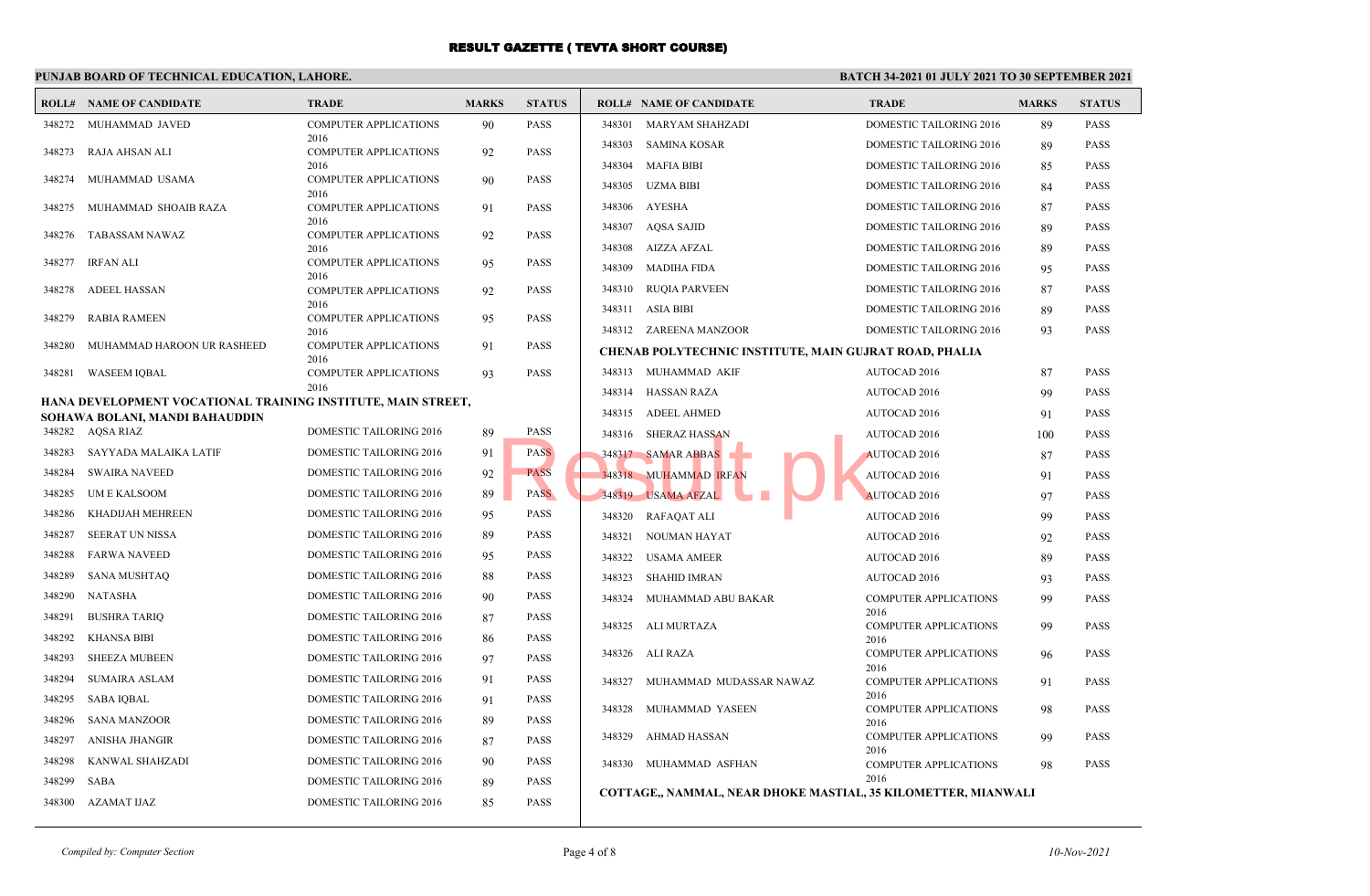### **PUNJAB BOARD OF TECHNICAL EDUCATION, LAHORE.**

|        | <b>ROLL# NAME OF CANDIDATE</b>                            | <b>TRADE</b>                         | <b>MARKS</b> | <b>STATUS</b> |        | <b>ROLL# NAME OF CANDIDATE</b>                                  | <b>TRADE</b>                         | <b>MARKS</b> | <b>STATUS</b> |
|--------|-----------------------------------------------------------|--------------------------------------|--------------|---------------|--------|-----------------------------------------------------------------|--------------------------------------|--------------|---------------|
| 348331 | <b>ABDUL REHMAN</b>                                       | <b>COMPUTER APPLICATIONS</b>         | 96           | <b>PASS</b>   |        | 348356 EMAN FATIMA                                              | COOKING & BAKING 2016                | 89           | <b>PASS</b>   |
| 348332 | MUHAMMAD REHAN                                            | 2016<br><b>COMPUTER APPLICATIONS</b> | 98           | <b>PASS</b>   | 348357 | <b>FATIMA TU ZAHRA</b>                                          | COOKING & BAKING 2016                |              | <b>ABSENT</b> |
|        |                                                           | 2016                                 |              |               | 348358 | FEEHA IRSHAD                                                    | COOKING & BAKING 2016                | 93           | <b>PASS</b>   |
| 348333 | <b>SHER BAHADAR</b>                                       | <b>COMPUTER APPLICATIONS</b><br>2016 | 96           | <b>PASS</b>   | 348359 | HAFIZA ZARMINA HANIF                                            | COOKING & BAKING 2016                | 88           | <b>PASS</b>   |
| 348334 | <b>JUNAID AHMAD</b>                                       | COMPUTER APPLICATIONS                | 94           | <b>PASS</b>   | 348360 | <b>IQRA SALEEM</b>                                              | COOKING & BAKING 2016                | 94           | <b>PASS</b>   |
| 348335 | IKRAM HAIDER                                              | 2016<br><b>COMPUTER APPLICATIONS</b> | 95           | <b>PASS</b>   | 348361 | <b>NAZIA GHAFFAR</b>                                            | COOKING & BAKING 2016                | 93           | <b>PASS</b>   |
|        |                                                           | 2016                                 |              |               | 348362 | NEHA KALEEM                                                     | COOKING & BAKING 2016                | 94           | <b>PASS</b>   |
| 348336 | <b>SAAD ABDULLAH</b>                                      | <b>COMPUTER APPLICATIONS</b><br>2016 |              | <b>ABSENT</b> | 348363 | <b>RAZIA BIBI</b>                                               | COOKING & BAKING 2016                | 92           | <b>PASS</b>   |
| 348337 | MUHAMMAD FARHAN                                           | <b>COMPUTER APPLICATIONS</b>         | 99           | <b>PASS</b>   | 348364 | <b>SHAZIA GHAFFAR</b>                                           | COOKING & BAKING 2016                | 93           | <b>PASS</b>   |
| 348338 |                                                           | 2016                                 |              |               | 348365 | <b>SHAZIA NAZEER</b>                                            | COOKING & BAKING 2016                |              | <b>ABSENT</b> |
|        | MUHAMMAD ABID IQBAL                                       | <b>COMPUTER APPLICATIONS</b><br>2016 | 96           | <b>PASS</b>   | 348366 | <b>SHEEZA ALI</b>                                               | COOKING & BAKING 2016                | 88           | <b>PASS</b>   |
| 348339 | MUHAMMAD SADAQAT                                          | <b>COMPUTER APPLICATIONS</b>         | 96           | <b>PASS</b>   | 348367 | SHIZA NIAZ                                                      | COOKING & BAKING 2016                | 90           | <b>PASS</b>   |
| 348340 | MUHAMMAD AMEER HAMZA                                      | 2016<br>COMPUTER APPLICATIONS        | 93           | <b>PASS</b>   |        | FARRUKH MUKHTAR VOCATIONAL EDUCATION CENTRE (MADNI), OPP. MADNI |                                      |              |               |
|        |                                                           | 2016                                 |              |               |        | PARK, MADNI CHOK,, MULTAN                                       |                                      |              |               |
| 348341 | <b>UMER ASIF</b>                                          | COMPUTER APPLICATIONS<br>2016        | 93           | <b>PASS</b>   |        | 348368 ANJUM SHAHEEN                                            | COOKING & BAKING 2016                | 85           | <b>PASS</b>   |
| 348342 | MUHAMMAD SAAD                                             | <b>COMPUTER APPLICATIONS</b>         | 95           | <b>PASS</b>   | 348369 | AQSA IQBAL                                                      | COOKING & BAKING 2016                | 92           | <b>PASS</b>   |
| 348343 | ALI RAZA                                                  | 2016<br><b>COMPUTER APPLICATIONS</b> |              | <b>ABSENT</b> |        | 348370 AQSA TARIQ MEHMOOD                                       | COOKING & BAKING 2016                | 95           | <b>PASS</b>   |
|        |                                                           | 2016                                 |              |               |        | 348371 AREESHA MUJAHID                                          | <b>COOKING &amp; BAKING 2016</b>     | 95           | <b>PASS</b>   |
| 348344 | MUHAMMAD INAM ULLAH                                       | COMPUTER APPLICATIONS<br>2016        |              | <b>ABSENT</b> | 348372 | <b>AZKA NOOR</b>                                                | COOKING & BAKING 2016                | 93           | <b>PASS</b>   |
| 348345 | MUHAMMAD USMAN                                            | <b>COMPUTER APPLICATIONS</b>         | 94           | <b>PASS</b>   |        | 348373 AZRA MUNIR                                               | <b>COOKING &amp; BAKING 2016</b>     | 83           | <b>PASS</b>   |
|        |                                                           | 2016<br><b>COMPUTER APPLICATIONS</b> |              | <b>PASS</b>   | 348374 | ERUM KHADIM                                                     | COOKING & BAKING 2016                |              | <b>ABSENT</b> |
|        | 348346 MUHAMMAD FIZA UL HAQ                               | 2016                                 | 98           |               | 348375 | KIRAN IOBAL                                                     | COOKING & BAKING 2016                | 95           | <b>PASS</b>   |
|        | DR. A.Q. KHAN INSTITUTE OF TECHNOLOGY, M.M ROAD, MIANWALI |                                      |              |               | 348376 | LAIBA                                                           | COOKING & BAKING 2016                | 89           | <b>PASS</b>   |
|        | 348347 KASHIF ABBAS                                       | <b>COMPUTER APPLICATIONS</b>         | 93           | <b>PASS</b>   | 348377 | LAVIZA                                                          | COOKING & BAKING 2016                | 90           | <b>PASS</b>   |
| 348348 | MUHAMMAD SHOAIB                                           | 2016<br>COMPUTER APPLICATIONS        | 97           | <b>PASS</b>   | 348378 | MAHNOOR HASHMI                                                  | COOKING & BAKING 2016                | 88           | <b>PASS</b>   |
|        |                                                           | 2016                                 |              |               | 348379 | MARIA RAFIQ                                                     | COOKING & BAKING 2016                | 87           | <b>PASS</b>   |
| 348349 | MUHAMMAD ATIF                                             | COMPUTER APPLICATIONS<br>2016        | 95           | <b>PASS</b>   | 348380 | <b>MARYAM BIBI</b>                                              | COOKING & BAKING 2016                | 88           | <b>PASS</b>   |
|        | 348350 ALI RAZA                                           | SAFETY INSPECTOR 2016                | 97           | <b>PASS</b>   | 348381 | <b>MARYAM SHAHID</b>                                            | COOKING & BAKING 2016                | 89           | <b>PASS</b>   |
| 348351 | <b>TAHIR HAMEED</b>                                       | SAFETY INSPECTOR 2016                | 95           | <b>PASS</b>   | 348382 | MUZAMMAL MUSTAFA                                                | COOKING & BAKING 2016                | 94           | <b>PASS</b>   |
| 348352 | MUHAMMAD ASIF                                             | SAFETY INSPECTOR 2016                | 93           | <b>PASS</b>   | 348383 | <b>RAMSHA MANZOOR</b>                                           | COOKING & BAKING 2016                | 95           | <b>PASS</b>   |
|        | 348353 JUNAID NAWAZ KHAN                                  | SAFETY INSPECTOR 2016                | 93           | <b>PASS</b>   | 348384 | <b>SAIMA SULTAN</b>                                             | COOKING & BAKING 2016                | 92           | <b>PASS</b>   |
|        | FARRUKH MUKHTAR VOCATIONAL CENTRE (GULSHAN), HUSSAIN MILL |                                      |              |               | 348385 | SIDRA MUSTAFA                                                   | COOKING & BAKING 2016                | 95           | <b>PASS</b>   |
|        | OPPOSIT TIMBER MARKET,VEHARI ROAD, MULTAN,                |                                      |              |               |        | ALPHA COLLEGE OF TECHNOLOGICAL STUDIES, QABOOLA ROAD MOHALLA    |                                      |              |               |
|        | 348354 AYESHA ANJUM                                       | COOKING & BAKING 2016                | 96           | PASS          |        | <b>COLONY STREET NO.1, ARIFWALA</b>                             |                                      |              |               |
|        | 348355 EISHA RAUF                                         | <b>COOKING &amp; BAKING 2016</b>     |              | <b>ABSENT</b> |        | 348386 MUHAMMAD SHAHID                                          | <b>COMPUTER APPLICATIONS</b><br>2016 | 85           | <b>PASS</b>   |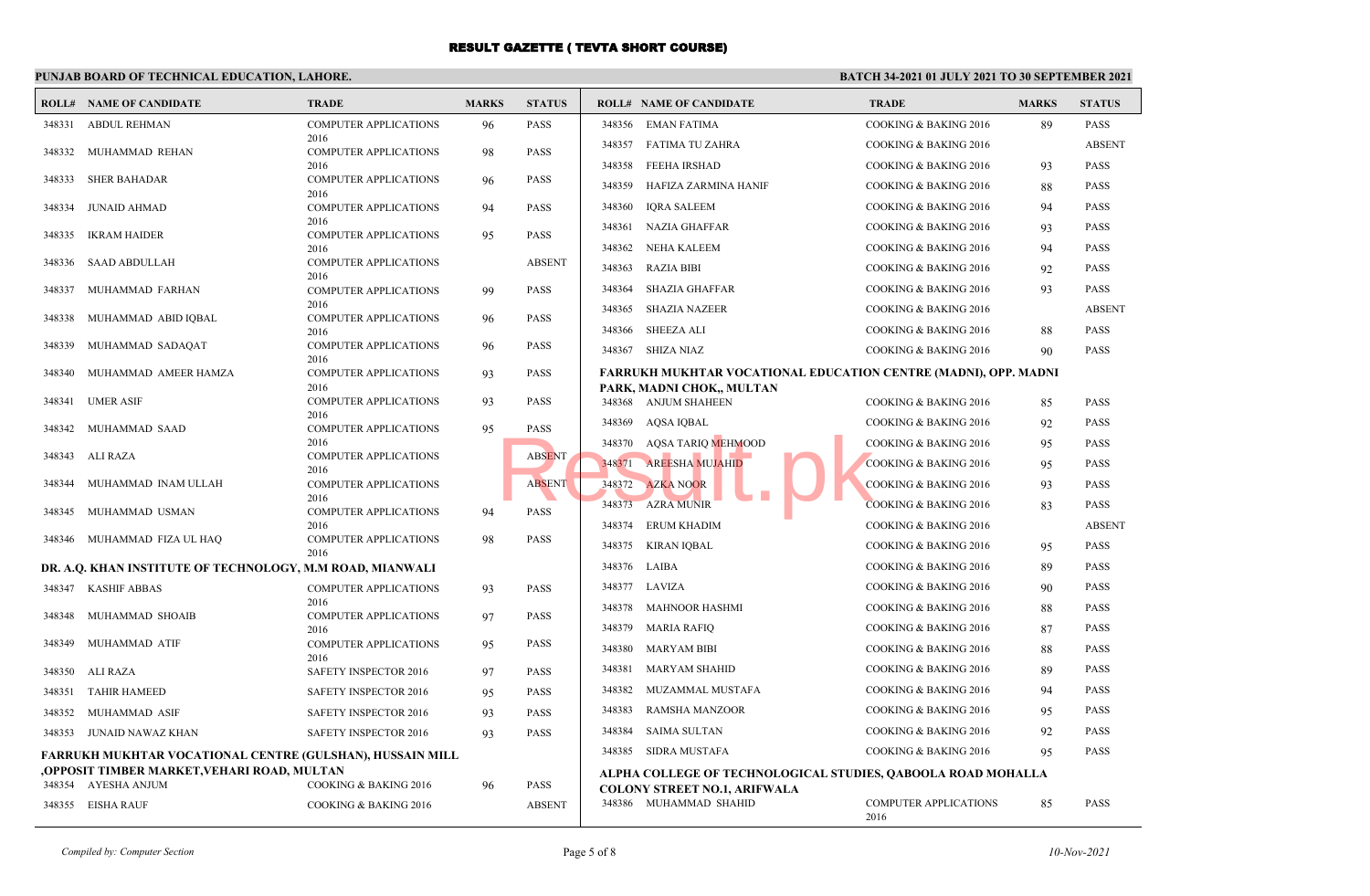### **PUNJAB BOARD OF TECHNICAL EDUCATION, LAHORE.**

#### **BATCH 34-2021 01 JULY 2021 TO 30 SEPTEMBER 2021**

|        | <b>ROLL# NAME OF CANDIDATE</b> | <b>TRADE</b>                         | <b>MARKS</b> | <b>STATUS</b> |                   | <b>ROLL# NAME OF CANDIDATE</b>                                 | <b>TRADE</b>                         | <b>MARKS</b> | <b>STATUS</b> |
|--------|--------------------------------|--------------------------------------|--------------|---------------|-------------------|----------------------------------------------------------------|--------------------------------------|--------------|---------------|
| 348387 | SHOAIB TARIQ                   | <b>COMPUTER APPLICATIONS</b><br>2016 | 88           | PASS          |                   | 348412 NOMAN NASEER                                            | <b>COMPUTER APPLICATIONS</b><br>2016 | 91           | <b>PASS</b>   |
| 348388 | <b>NASIR ARSHAD</b>            | <b>COMPUTER APPLICATIONS</b><br>2016 | 85           | PASS          |                   | 348413 SHAHROZ                                                 | <b>COMPUTER APPLICATIONS</b><br>2016 |              | <b>ABSENT</b> |
| 348389 | NASULLAH AUMAR                 | <b>COMPUTER APPLICATIONS</b><br>2016 | 90           | <b>PASS</b>   |                   | 348414 ALI DAWOOD                                              | <b>COMPUTER APPLICATIONS</b><br>2016 |              | <b>ABSENT</b> |
| 348390 | MUHAMMAD TOSEEF                | COMPUTER APPLICATIONS<br>2016        |              | <b>ABSENT</b> |                   | 348415 UMAR ASHRAF                                             | <b>COMPUTER APPLICATIONS</b><br>2016 | 78           | <b>PASS</b>   |
| 348391 | MUHAMMAD AMMAR                 | <b>COMPUTER APPLICATIONS</b><br>2016 | 92           | PASS          |                   | GOVERNMENT INSTITUTE OF INFORMATION TECHNOLOGY, KOHATI BAZAR,, |                                      |              |               |
| 348392 | MUHAMMAD FAROOQ                | <b>COMPUTER APPLICATIONS</b><br>2016 | 90           | PASS          | <b>RAWALPINDI</b> | 348416 RIMSHA ZAHOOR                                           | <b>COMPUTER APPLICATIONS</b>         |              | <b>ABSENT</b> |
| 348393 | ALI RAZA                       | <b>COMPUTER APPLICATIONS</b><br>2016 | 85           | PASS          |                   | 348417 ABDULLAH AZIZ                                           | 2016<br><b>COMPUTER APPLICATIONS</b> |              | <b>ABSENT</b> |
| 348394 | NUMAN                          | <b>COMPUTER APPLICATIONS</b><br>2016 | 75           | PASS          |                   | 348418 HAFSA SALEEM                                            | 2016<br><b>COMPUTER APPLICATIONS</b> |              | <b>ABSENT</b> |
| 348395 | MUHAMMAD RIZWAN FAROOQ         | <b>COMPUTER APPLICATIONS</b><br>2016 |              | <b>ABSENT</b> | 348419            | MUHAMMAD TAYYAB TALHA KHAN                                     | 2016<br><b>COMPUTER APPLICATIONS</b> | 57           | <b>PASS</b>   |
| 348396 | USAMA ALI RAZA                 | <b>COMPUTER APPLICATIONS</b><br>2016 |              | <b>ABSENT</b> |                   | 348420 AMIR KHAN                                               | 2016<br><b>COMPUTER APPLICATIONS</b> | 56           | <b>PASS</b>   |
| 348397 | TALHA MUSHTAQ                  | <b>COMPUTER APPLICATIONS</b><br>2016 | 92           | PASS          | 348421            | MUHAMMAD NAUMAN                                                | 2016<br><b>COMPUTER APPLICATIONS</b> | 53           | PASS          |
| 348398 | ALI IRFAN                      | <b>COMPUTER APPLICATIONS</b><br>2016 |              | <b>ABSENT</b> |                   | 348422 ZAIB UN NISA BUTT                                       | 2016<br><b>COMPUTER APPLICATIONS</b> | 58           | PASS          |
| 348399 | MUHAMMAD ARSLAN NAWAZ          | <b>COMPUTER APPLICATIONS</b><br>2016 |              | <b>ABSENT</b> |                   | 348423 HAROON SAJJAD                                           | 2016<br><b>COMPUTER APPLICATIONS</b> | 87           | <b>PASS</b>   |
| 348400 | RAZIA SULTANA                  | <b>COMPUTER APPLICATIONS</b><br>2016 | 93           | <b>PASS</b>   | 348424            | CH MUHAMMAD ISMAIL                                             | 2016<br><b>COMPUTER APPLICATIONS</b> | 78           | <b>PASS</b>   |
| 348401 | MAFIA PARVEEN                  | <b>COMPUTER APPLICATIONS</b><br>2016 | 85           | PASS          |                   | 348425 MUHAMMAD REEHAN                                         | 2016<br><b>COMPUTER APPLICATIONS</b> | 65           | <b>PASS</b>   |
| 348402 | SUMIRA                         | <b>COMPUTER APPLICATIONS</b><br>2016 | 83           | PASS          |                   | 348426 SYEDA HIRA ZAHRA                                        | 2016<br><b>COMPUTER APPLICATIONS</b> | 63           | <b>PASS</b>   |
| 348403 | MARIA ZAHOOR                   | <b>COMPUTER APPLICATIONS</b><br>2016 | 80           | PASS          | 348427            | <b>SUMREEN BABER</b>                                           | 2016<br><b>COMPUTER APPLICATIONS</b> | 73           | <b>PASS</b>   |
| 348404 | JAVERIA ZAHOOR                 | <b>COMPUTER APPLICATIONS</b><br>2016 | 90           | PASS          | 348428            | MUHAMMAD KASHIF ABBASI                                         | 2016<br><b>COMPUTER APPLICATIONS</b> | 57           | <b>PASS</b>   |
| 348405 | <b>HAFSA</b>                   | <b>COMPUTER APPLICATIONS</b><br>2016 | 94           | PASS          | 348429            | RANA MUHAMMAD USMAN TARIQ                                      | 2016<br><b>COMPUTER APPLICATIONS</b> |              | <b>ABSENT</b> |
| 348406 | IQRA KHALID                    | <b>COMPUTER APPLICATIONS</b><br>2016 | 94           | PASS          |                   | 348430 MUSSADIQ KHALID                                         | 2016<br><b>COMPUTER APPLICATIONS</b> | 88           | <b>PASS</b>   |
| 348407 | NOOR BANO                      | <b>COMPUTER APPLICATIONS</b><br>2016 | 90           | PASS          | 348431            | <b>DANIAL KOUSAR</b>                                           | 2016<br><b>COMPUTER APPLICATIONS</b> | 91           | <b>PASS</b>   |
| 348408 | SAMINA BIBI                    | <b>COMPUTER APPLICATIONS</b><br>2016 | 88           | PASS          |                   | 348432 AWAIS WAJID                                             | 2016<br><b>COMPUTER APPLICATIONS</b> | 86           | <b>PASS</b>   |
| 348409 | <b>AQSA AMEEN</b>              | <b>COMPUTER APPLICATIONS</b><br>2016 | 85           | PASS          |                   | 348433 SAJID ALTAF                                             | 2016<br><b>COMPUTER APPLICATIONS</b> | 90           | PASS          |
| 348410 | AQSA NAZISH                    | <b>COMPUTER APPLICATIONS</b><br>2016 | 85           | PASS          |                   | 348434 KALSOOM BIBI                                            | 2016<br><b>COMPUTER APPLICATIONS</b> | 68           | <b>PASS</b>   |
| 348411 | <b>RIMSAH SAHER</b>            | <b>COMPUTER APPLICATIONS</b><br>2016 | 84           | PASS          | 348435            | MUHAMMAD ABUZAR MUGHAL                                         | 2016<br><b>COMPUTER APPLICATIONS</b> | 91           | <b>PASS</b>   |
|        |                                |                                      |              |               |                   |                                                                | 2016                                 |              |               |

*Compiled by: Computer Section* **Page 6 of 8** *10-Nov-2021*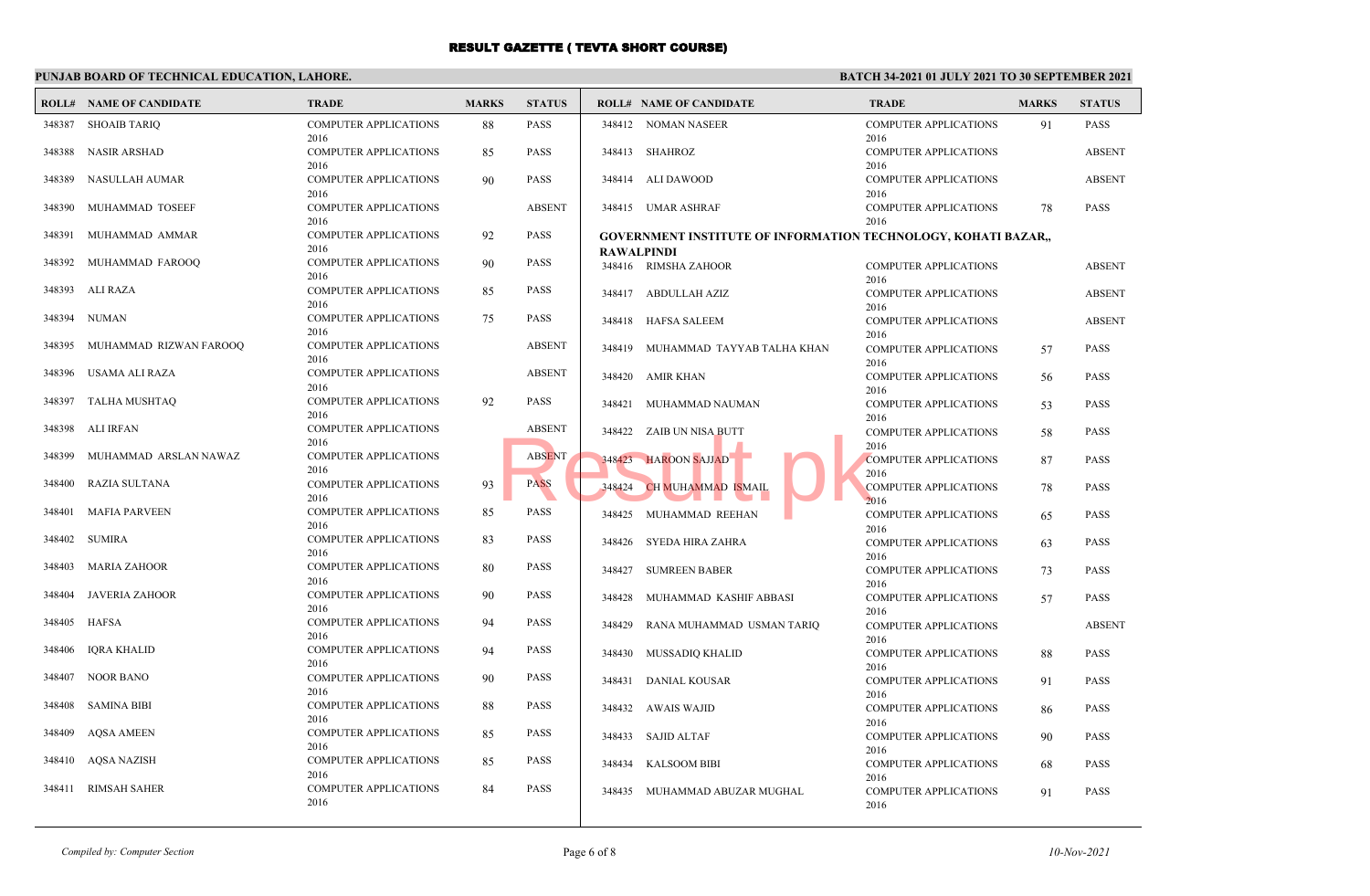### **PUNJAB BOARD OF TECHNICAL EDUCATION, LAHORE.**

| <b>COMPUTER APPLICATIONS</b><br><b>PASS</b><br><b>COMPUTER APPLICATIONS</b><br>348436 ALI MEHDI<br>348463<br>MUHAMMAD JUNAID MAJID<br>92<br>PASS<br>66<br>2016<br>2016<br>348437 ABDUR REHMAN<br><b>COMPUTER APPLICATIONS</b><br><b>PASS</b><br>348464 JAWAD RAZA<br><b>COMPUTER APPLICATIONS</b><br><b>ABSENT</b><br>64<br>2016<br>2016<br>348438 MARYAM AMJAD<br><b>COMPUTER APPLICATIONS</b><br><b>PASS</b><br><b>COMPUTER APPLICATIONS</b><br>PASS<br>348465<br>MUHAMMAD UMAR ABBAS WAINCE<br>67<br>88<br>2016<br>2016<br>MUHAMMAD SIBTAIN<br><b>PASS</b><br>JUNAID TARIO<br>PASS<br>348439<br><b>COMPUTER APPLICATIONS</b><br>87<br>348466<br><b>COMPUTER APPLICATIONS</b><br>87<br>2016<br>2016<br>348440 SANA RAMZAN<br><b>COMPUTER APPLICATIONS</b><br><b>ABSENT</b><br>348467<br>ALAMZEB AMIN<br><b>COMPUTER APPLICATIONS</b><br>PASS<br>86<br>2016<br>2016<br><b>COMPUTER APPLICATIONS</b><br><b>ABSENT</b><br><b>HASEEB HUSSAIN</b><br><b>COMPUTER APPLICATIONS</b><br>348441<br>KHADIJA RAMZAN<br>348468<br>PASS<br>88<br>2016<br>2016<br>348442 ABID ALI KHAN<br><b>PASS</b><br>SUBHAN ALI<br><b>COMPUTER APPLICATIONS</b><br><b>COMPUTER APPLICATIONS</b><br>56<br>348469<br>81<br>PASS<br>2016<br>2016<br>348443<br>MUHAMMAD AMIR<br><b>COMPUTER APPLICATIONS</b><br><b>PASS</b><br>348470 SULMAN FAROOO<br><b>COMPUTER APPLICATIONS</b><br><b>PASS</b><br>58<br>80<br>2016<br>2016<br><b>PASS</b><br>HASEEB NASEER<br>PASS<br>348444<br>AHSAN ABBAS<br><b>COMPUTER APPLICATIONS</b><br>67<br>348471<br><b>COMPUTER APPLICATIONS</b><br>95<br>2016<br>2016<br>348445 MUBASHIR<br><b>COMPUTER APPLICATIONS</b><br><b>PASS</b><br><b>COMPUTER APPLICATIONS</b><br>PASS<br>61<br>348472<br>MUHAMMAD TAYYAB<br>85<br>2016<br>2016<br>348446 MUHAMMAD QASIM<br><b>COMPUTER APPLICATIONS</b><br><b>PASS</b><br>348473<br>MUHAMMAD WAQAR RAZZAQ<br><b>COMPUTER APPLICATIONS</b><br>PASS<br>65<br>93<br>2016<br><b>TOOR</b><br>2016<br>348474 NASIR ALI<br>348447<br>HASSAIN ANWER<br><b>COMPUTER APPLICATIONS</b><br><b>PASS</b><br><b>COMPUTER APPLICATIONS</b><br>PASS<br>68<br>83<br>2016<br>2016<br>348475 HASSAN RAZA<br>SYEDA BAZAL FATIMA<br>COMPUTER APPLICATIONS<br><b>PASS</b><br><b>MASON</b><br>PASS<br>348448<br>92<br>84 |
|------------------------------------------------------------------------------------------------------------------------------------------------------------------------------------------------------------------------------------------------------------------------------------------------------------------------------------------------------------------------------------------------------------------------------------------------------------------------------------------------------------------------------------------------------------------------------------------------------------------------------------------------------------------------------------------------------------------------------------------------------------------------------------------------------------------------------------------------------------------------------------------------------------------------------------------------------------------------------------------------------------------------------------------------------------------------------------------------------------------------------------------------------------------------------------------------------------------------------------------------------------------------------------------------------------------------------------------------------------------------------------------------------------------------------------------------------------------------------------------------------------------------------------------------------------------------------------------------------------------------------------------------------------------------------------------------------------------------------------------------------------------------------------------------------------------------------------------------------------------------------------------------------------------------------------------------------------------------------------------------------------------------------------------------------------------------------------------------------------------------------------------------------------------------------------------------------------------------------------------------|
|                                                                                                                                                                                                                                                                                                                                                                                                                                                                                                                                                                                                                                                                                                                                                                                                                                                                                                                                                                                                                                                                                                                                                                                                                                                                                                                                                                                                                                                                                                                                                                                                                                                                                                                                                                                                                                                                                                                                                                                                                                                                                                                                                                                                                                                |
|                                                                                                                                                                                                                                                                                                                                                                                                                                                                                                                                                                                                                                                                                                                                                                                                                                                                                                                                                                                                                                                                                                                                                                                                                                                                                                                                                                                                                                                                                                                                                                                                                                                                                                                                                                                                                                                                                                                                                                                                                                                                                                                                                                                                                                                |
|                                                                                                                                                                                                                                                                                                                                                                                                                                                                                                                                                                                                                                                                                                                                                                                                                                                                                                                                                                                                                                                                                                                                                                                                                                                                                                                                                                                                                                                                                                                                                                                                                                                                                                                                                                                                                                                                                                                                                                                                                                                                                                                                                                                                                                                |
|                                                                                                                                                                                                                                                                                                                                                                                                                                                                                                                                                                                                                                                                                                                                                                                                                                                                                                                                                                                                                                                                                                                                                                                                                                                                                                                                                                                                                                                                                                                                                                                                                                                                                                                                                                                                                                                                                                                                                                                                                                                                                                                                                                                                                                                |
|                                                                                                                                                                                                                                                                                                                                                                                                                                                                                                                                                                                                                                                                                                                                                                                                                                                                                                                                                                                                                                                                                                                                                                                                                                                                                                                                                                                                                                                                                                                                                                                                                                                                                                                                                                                                                                                                                                                                                                                                                                                                                                                                                                                                                                                |
|                                                                                                                                                                                                                                                                                                                                                                                                                                                                                                                                                                                                                                                                                                                                                                                                                                                                                                                                                                                                                                                                                                                                                                                                                                                                                                                                                                                                                                                                                                                                                                                                                                                                                                                                                                                                                                                                                                                                                                                                                                                                                                                                                                                                                                                |
|                                                                                                                                                                                                                                                                                                                                                                                                                                                                                                                                                                                                                                                                                                                                                                                                                                                                                                                                                                                                                                                                                                                                                                                                                                                                                                                                                                                                                                                                                                                                                                                                                                                                                                                                                                                                                                                                                                                                                                                                                                                                                                                                                                                                                                                |
|                                                                                                                                                                                                                                                                                                                                                                                                                                                                                                                                                                                                                                                                                                                                                                                                                                                                                                                                                                                                                                                                                                                                                                                                                                                                                                                                                                                                                                                                                                                                                                                                                                                                                                                                                                                                                                                                                                                                                                                                                                                                                                                                                                                                                                                |
|                                                                                                                                                                                                                                                                                                                                                                                                                                                                                                                                                                                                                                                                                                                                                                                                                                                                                                                                                                                                                                                                                                                                                                                                                                                                                                                                                                                                                                                                                                                                                                                                                                                                                                                                                                                                                                                                                                                                                                                                                                                                                                                                                                                                                                                |
|                                                                                                                                                                                                                                                                                                                                                                                                                                                                                                                                                                                                                                                                                                                                                                                                                                                                                                                                                                                                                                                                                                                                                                                                                                                                                                                                                                                                                                                                                                                                                                                                                                                                                                                                                                                                                                                                                                                                                                                                                                                                                                                                                                                                                                                |
|                                                                                                                                                                                                                                                                                                                                                                                                                                                                                                                                                                                                                                                                                                                                                                                                                                                                                                                                                                                                                                                                                                                                                                                                                                                                                                                                                                                                                                                                                                                                                                                                                                                                                                                                                                                                                                                                                                                                                                                                                                                                                                                                                                                                                                                |
|                                                                                                                                                                                                                                                                                                                                                                                                                                                                                                                                                                                                                                                                                                                                                                                                                                                                                                                                                                                                                                                                                                                                                                                                                                                                                                                                                                                                                                                                                                                                                                                                                                                                                                                                                                                                                                                                                                                                                                                                                                                                                                                                                                                                                                                |
|                                                                                                                                                                                                                                                                                                                                                                                                                                                                                                                                                                                                                                                                                                                                                                                                                                                                                                                                                                                                                                                                                                                                                                                                                                                                                                                                                                                                                                                                                                                                                                                                                                                                                                                                                                                                                                                                                                                                                                                                                                                                                                                                                                                                                                                |
|                                                                                                                                                                                                                                                                                                                                                                                                                                                                                                                                                                                                                                                                                                                                                                                                                                                                                                                                                                                                                                                                                                                                                                                                                                                                                                                                                                                                                                                                                                                                                                                                                                                                                                                                                                                                                                                                                                                                                                                                                                                                                                                                                                                                                                                |
|                                                                                                                                                                                                                                                                                                                                                                                                                                                                                                                                                                                                                                                                                                                                                                                                                                                                                                                                                                                                                                                                                                                                                                                                                                                                                                                                                                                                                                                                                                                                                                                                                                                                                                                                                                                                                                                                                                                                                                                                                                                                                                                                                                                                                                                |
|                                                                                                                                                                                                                                                                                                                                                                                                                                                                                                                                                                                                                                                                                                                                                                                                                                                                                                                                                                                                                                                                                                                                                                                                                                                                                                                                                                                                                                                                                                                                                                                                                                                                                                                                                                                                                                                                                                                                                                                                                                                                                                                                                                                                                                                |
|                                                                                                                                                                                                                                                                                                                                                                                                                                                                                                                                                                                                                                                                                                                                                                                                                                                                                                                                                                                                                                                                                                                                                                                                                                                                                                                                                                                                                                                                                                                                                                                                                                                                                                                                                                                                                                                                                                                                                                                                                                                                                                                                                                                                                                                |
|                                                                                                                                                                                                                                                                                                                                                                                                                                                                                                                                                                                                                                                                                                                                                                                                                                                                                                                                                                                                                                                                                                                                                                                                                                                                                                                                                                                                                                                                                                                                                                                                                                                                                                                                                                                                                                                                                                                                                                                                                                                                                                                                                                                                                                                |
| 2016<br>348476 ABDUL REHMAN<br><b>MASON</b><br>PASS<br>91                                                                                                                                                                                                                                                                                                                                                                                                                                                                                                                                                                                                                                                                                                                                                                                                                                                                                                                                                                                                                                                                                                                                                                                                                                                                                                                                                                                                                                                                                                                                                                                                                                                                                                                                                                                                                                                                                                                                                                                                                                                                                                                                                                                      |
| <b>PASS</b><br>348449<br>MIRZA HAMMAS WAHEED<br>COMPUTER APPLICATIONS<br>55<br>348477 SAADAT ALI KHAN<br><b>MASON</b>                                                                                                                                                                                                                                                                                                                                                                                                                                                                                                                                                                                                                                                                                                                                                                                                                                                                                                                                                                                                                                                                                                                                                                                                                                                                                                                                                                                                                                                                                                                                                                                                                                                                                                                                                                                                                                                                                                                                                                                                                                                                                                                          |
| 93<br>PASS<br>2016<br>348450 MUBASHIR WARIS<br><b>PASS</b><br><b>COMPUTER APPLICATIONS</b><br>90                                                                                                                                                                                                                                                                                                                                                                                                                                                                                                                                                                                                                                                                                                                                                                                                                                                                                                                                                                                                                                                                                                                                                                                                                                                                                                                                                                                                                                                                                                                                                                                                                                                                                                                                                                                                                                                                                                                                                                                                                                                                                                                                               |
| <b>MASON</b><br>348478<br>MUHAMMAD MUNEEB SAKHAWAT<br>PASS<br>89<br>2016                                                                                                                                                                                                                                                                                                                                                                                                                                                                                                                                                                                                                                                                                                                                                                                                                                                                                                                                                                                                                                                                                                                                                                                                                                                                                                                                                                                                                                                                                                                                                                                                                                                                                                                                                                                                                                                                                                                                                                                                                                                                                                                                                                       |
| 348479<br><b>REHAN ASIF</b><br><b>MASON</b><br>89<br>PASS<br>SHEHRIYAR YOUSAF BUTT<br><b>COMPUTER APPLICATIONS</b><br><b>PASS</b><br>348451<br>69<br>2016                                                                                                                                                                                                                                                                                                                                                                                                                                                                                                                                                                                                                                                                                                                                                                                                                                                                                                                                                                                                                                                                                                                                                                                                                                                                                                                                                                                                                                                                                                                                                                                                                                                                                                                                                                                                                                                                                                                                                                                                                                                                                      |
| <b>PLUMBER</b><br>348480<br>ADEEL<br>PASS<br>85<br>348452 MALAIKA SHEHZADI<br><b>COMPUTER APPLICATIONS</b><br><b>PASS</b><br>75                                                                                                                                                                                                                                                                                                                                                                                                                                                                                                                                                                                                                                                                                                                                                                                                                                                                                                                                                                                                                                                                                                                                                                                                                                                                                                                                                                                                                                                                                                                                                                                                                                                                                                                                                                                                                                                                                                                                                                                                                                                                                                                |
| <b>PLUMBER</b><br>348481<br><b>SAUD UL HASSAN</b><br>81<br>PASS<br>2016                                                                                                                                                                                                                                                                                                                                                                                                                                                                                                                                                                                                                                                                                                                                                                                                                                                                                                                                                                                                                                                                                                                                                                                                                                                                                                                                                                                                                                                                                                                                                                                                                                                                                                                                                                                                                                                                                                                                                                                                                                                                                                                                                                        |
| <b>ABSENT</b><br>SOHAIB AHMAD<br>COMPUTER APPLICATIONS<br>348453<br><b>WASIF ALI</b><br><b>PLUMBER</b><br>348482<br>PASS<br>88<br>2016                                                                                                                                                                                                                                                                                                                                                                                                                                                                                                                                                                                                                                                                                                                                                                                                                                                                                                                                                                                                                                                                                                                                                                                                                                                                                                                                                                                                                                                                                                                                                                                                                                                                                                                                                                                                                                                                                                                                                                                                                                                                                                         |
| 348483 LIAQAT ALI<br><b>PLUMBER</b><br><b>ABSENT</b><br>RACHINA INSTITUTE OF TECHNICAL EDUCATION, ZAFAR ALI ROAD, SIALKOT                                                                                                                                                                                                                                                                                                                                                                                                                                                                                                                                                                                                                                                                                                                                                                                                                                                                                                                                                                                                                                                                                                                                                                                                                                                                                                                                                                                                                                                                                                                                                                                                                                                                                                                                                                                                                                                                                                                                                                                                                                                                                                                      |
| ROYAL COLLEGE OF TECHNOLOGY,, G.T ROAD, SAMBRIAL, SIALKOT<br>348454 RASHID ARIF<br><b>AUTO ELECTRICIAN</b><br><b>PASS</b><br>84                                                                                                                                                                                                                                                                                                                                                                                                                                                                                                                                                                                                                                                                                                                                                                                                                                                                                                                                                                                                                                                                                                                                                                                                                                                                                                                                                                                                                                                                                                                                                                                                                                                                                                                                                                                                                                                                                                                                                                                                                                                                                                                |
| <b>COMPUTER APPLICATIONS</b><br>348484 MUHAMMAD AHSAN MUKHTAR<br>PASS<br><b>PASS</b><br>94<br>348455<br>MUHAMMAD NAEEM<br><b>AUTO ELECTRICIAN</b><br>86                                                                                                                                                                                                                                                                                                                                                                                                                                                                                                                                                                                                                                                                                                                                                                                                                                                                                                                                                                                                                                                                                                                                                                                                                                                                                                                                                                                                                                                                                                                                                                                                                                                                                                                                                                                                                                                                                                                                                                                                                                                                                        |
| 2016<br>348456 ABDUL SHAKOOR<br><b>AUTO ELECTRICIAN</b><br>92<br><b>PASS</b><br>348485<br><b>SALAR AHMED</b><br><b>COMPUTER APPLICATIONS</b><br>PASS<br>92                                                                                                                                                                                                                                                                                                                                                                                                                                                                                                                                                                                                                                                                                                                                                                                                                                                                                                                                                                                                                                                                                                                                                                                                                                                                                                                                                                                                                                                                                                                                                                                                                                                                                                                                                                                                                                                                                                                                                                                                                                                                                     |
| 2016<br>ALI SHAH<br>348457<br><b>AUTO ELECTRICIAN</b><br><b>PASS</b><br>90                                                                                                                                                                                                                                                                                                                                                                                                                                                                                                                                                                                                                                                                                                                                                                                                                                                                                                                                                                                                                                                                                                                                                                                                                                                                                                                                                                                                                                                                                                                                                                                                                                                                                                                                                                                                                                                                                                                                                                                                                                                                                                                                                                     |
| 348486<br>UMER AMJAD<br>PASS<br><b>COMPUTER APPLICATIONS</b><br>92<br>SANWAL MASIH<br>AUTO MECHANIC (PETROL)<br><b>PASS</b><br>348458<br>81                                                                                                                                                                                                                                                                                                                                                                                                                                                                                                                                                                                                                                                                                                                                                                                                                                                                                                                                                                                                                                                                                                                                                                                                                                                                                                                                                                                                                                                                                                                                                                                                                                                                                                                                                                                                                                                                                                                                                                                                                                                                                                    |
| 2016<br><b>MOHEED</b><br>PASS<br>348487<br>NASIR ABBAS<br><b>COMPUTER APPLICATIONS</b><br>91<br>PASS<br>348459<br>AUTO MECHANIC (PETROL)<br>92                                                                                                                                                                                                                                                                                                                                                                                                                                                                                                                                                                                                                                                                                                                                                                                                                                                                                                                                                                                                                                                                                                                                                                                                                                                                                                                                                                                                                                                                                                                                                                                                                                                                                                                                                                                                                                                                                                                                                                                                                                                                                                 |
| 2016<br>348460 ROBIN MASIH<br>AUTO MECHANIC (PETROL)<br><b>PASS</b><br>85                                                                                                                                                                                                                                                                                                                                                                                                                                                                                                                                                                                                                                                                                                                                                                                                                                                                                                                                                                                                                                                                                                                                                                                                                                                                                                                                                                                                                                                                                                                                                                                                                                                                                                                                                                                                                                                                                                                                                                                                                                                                                                                                                                      |
| 348461<br>ZEESHAH KHAN<br>AUTO MECHANIC (PETROL)<br><b>PASS</b><br>78                                                                                                                                                                                                                                                                                                                                                                                                                                                                                                                                                                                                                                                                                                                                                                                                                                                                                                                                                                                                                                                                                                                                                                                                                                                                                                                                                                                                                                                                                                                                                                                                                                                                                                                                                                                                                                                                                                                                                                                                                                                                                                                                                                          |
| 348462 ANWAR UL HAQ<br>AUTO MECHANIC (PETROL)<br><b>PASS</b><br>81                                                                                                                                                                                                                                                                                                                                                                                                                                                                                                                                                                                                                                                                                                                                                                                                                                                                                                                                                                                                                                                                                                                                                                                                                                                                                                                                                                                                                                                                                                                                                                                                                                                                                                                                                                                                                                                                                                                                                                                                                                                                                                                                                                             |